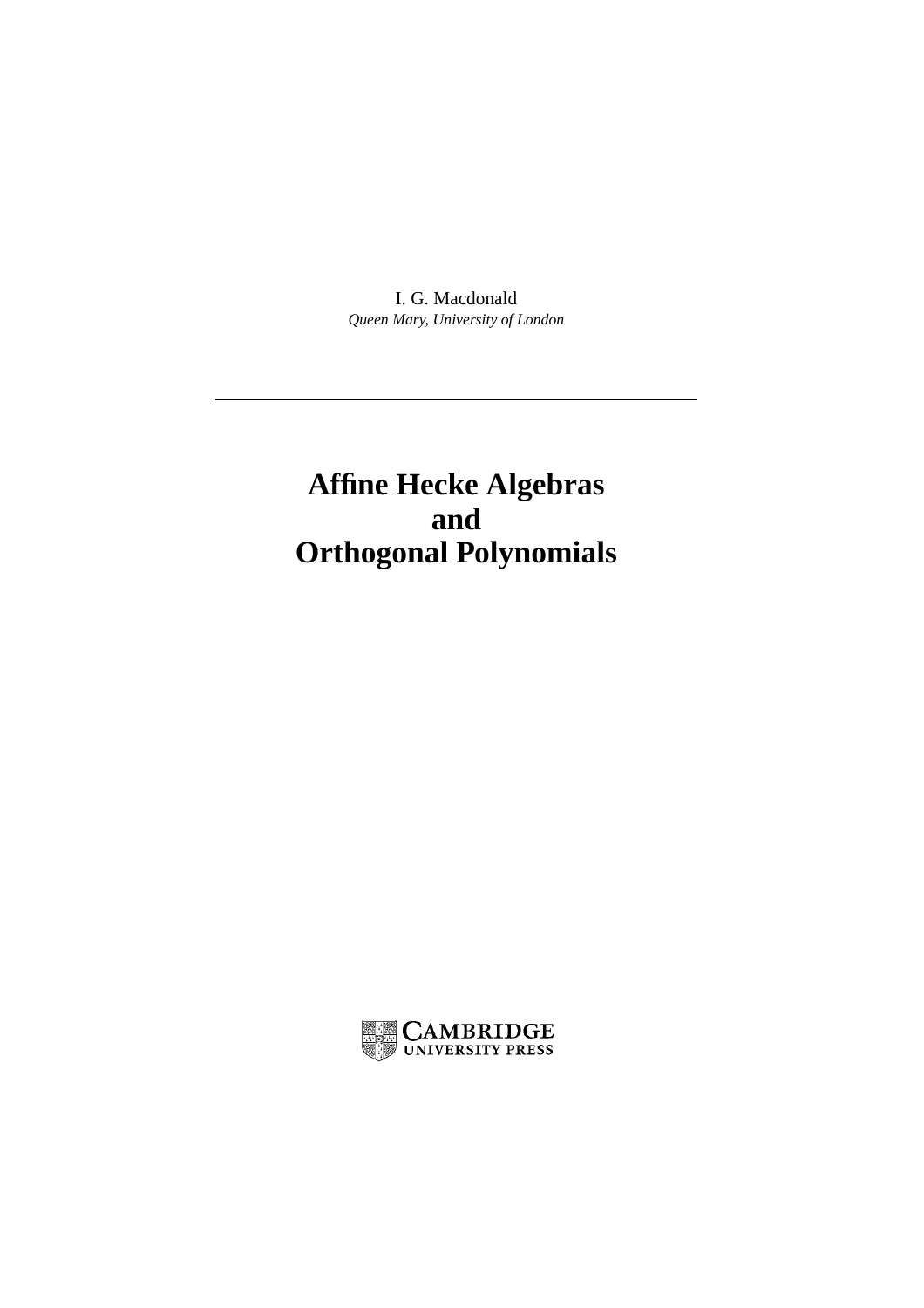#### published by the press syndicate of the university of cambridge The Pitt Building, Trumpington Street, Cambridge, United Kingdom

cambridge university press The Edinburgh Building, Cambridge CB2 2RU, UK 40 West 20th Street, New York, NY 10011-4211, USA 477 Williamstown Road, Port Melbourne, VIC 3207, Australia Ruiz de Alarcón 13, 28014 Madrid, Spain Dock House, The Waterfront, Cape Town 8001, South Africa

http://www.cambridge.org

<sup>C</sup> Cambridge University Press 2003

This book is in copyright. Subject to statutory exception and to the provisions of relevant collective licensing agreements, no reproduction of any part may take place without the written permission of Cambridge University Press.

First published 2003

Printed in the United Kingdom at the University Press, Cambridge

*Typeface* Times 10/13 pt *System* LATEX 2<sub>ε</sub> [TB]

*A catalogue record for this book is available from the British Library*

*Library of Congress Cataloguing in Publication data*

Macdonald, I. G. (Ian Grant) Affine Hecke algebras and orthogonal polynomials / I.G. Macdonald. p. cm. – (Cambridge tracts in mathematics; 157) Includes bibliographical references and index. ISBN 0 521 82472 9 (hardback) 1. Hecke algebras. 2. Orthogonal polynomials. I. Title. II. Series. QA174.2 .M28 2003 512- 2002031075

ISBN 0 521 82472 9 hardback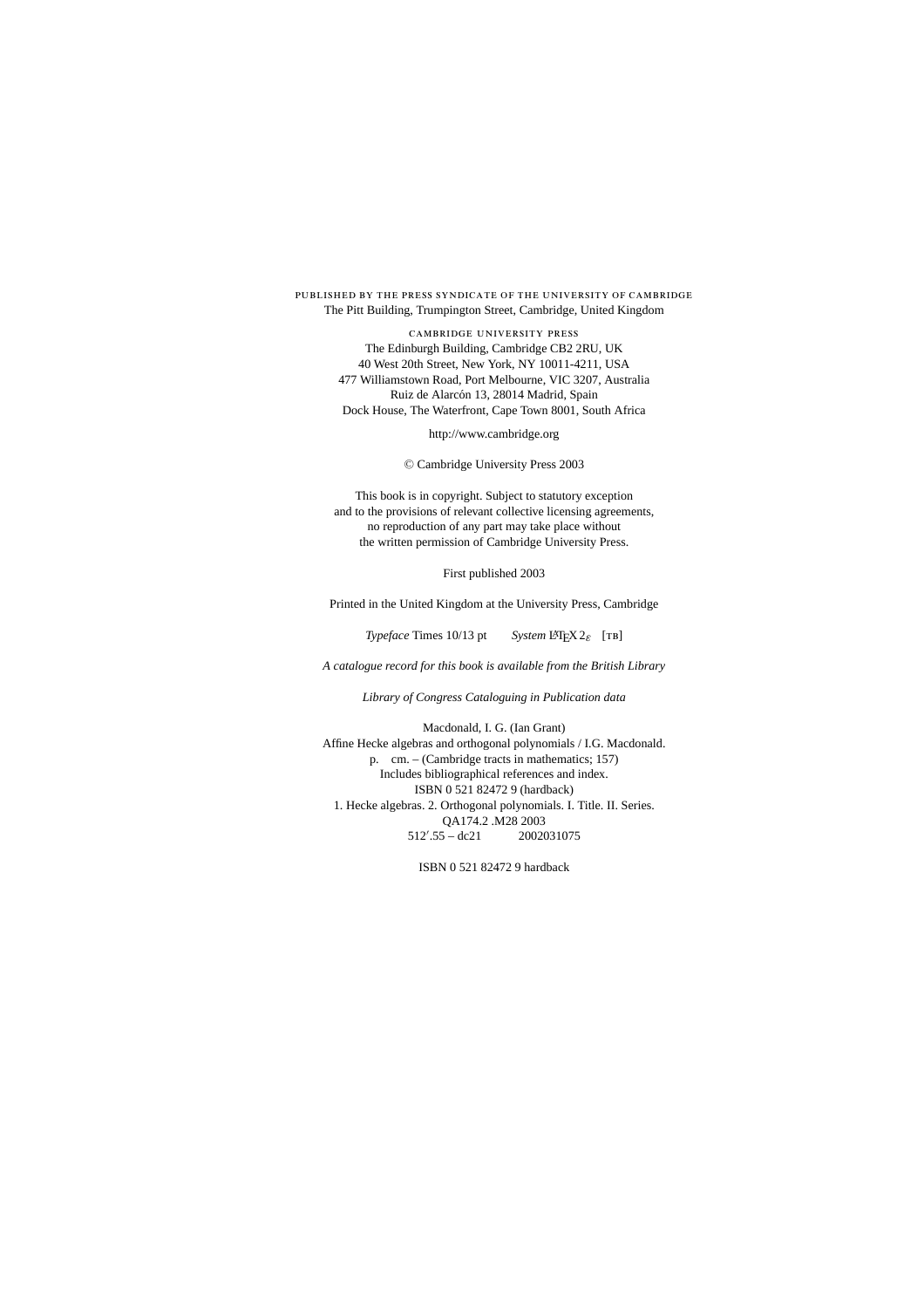## Contents

|              | Introduction                   | <i>page</i> vii                            |    |
|--------------|--------------------------------|--------------------------------------------|----|
| 1            | Affine root systems            |                                            | 1  |
|              | 1.1                            | Notation and terminology                   | 1  |
|              | 1.2                            | Affine root systems                        | 3  |
|              | 1.3                            | Classification of affine root systems      | 6  |
|              | 1.4                            | Duality                                    | 12 |
|              | 1.5                            | Labels                                     | 14 |
| $\mathbf{2}$ | The extended affine Weyl group |                                            | 17 |
|              | 2.1                            | Definition and basic properties            | 17 |
|              | 2.2                            | The length function on $W$                 | 19 |
|              | 2.3                            | The Bruhat order on $W$                    | 22 |
|              | 2.4                            | The elements $u(\lambda')$ , $v(\lambda')$ | 23 |
|              | 2.5                            | The group $\Omega$                         | 27 |
|              | 2.6                            | Convexity                                  | 29 |
|              | 2.7                            | The partial order on $L'$                  | 31 |
|              | 2.8                            | The functions $r_{k'}$ , $r'_{k}$          | 34 |
| 3            | The braid group                |                                            | 37 |
|              | 3.1                            | Definition of the braid group              | 37 |
|              | 3.2                            | The elements $Y^{\lambda'}$                | 39 |
|              | 3.3                            | Another presentation of $\mathfrak B$      | 42 |
|              | 3.4                            | The double braid group                     | 45 |
|              | 3.5                            | Duality                                    | 47 |
|              | 3.6                            | The case $R' = R$                          | 49 |
|              | 3.7                            | The case $R' \neq R$                       | 52 |
|              |                                |                                            |    |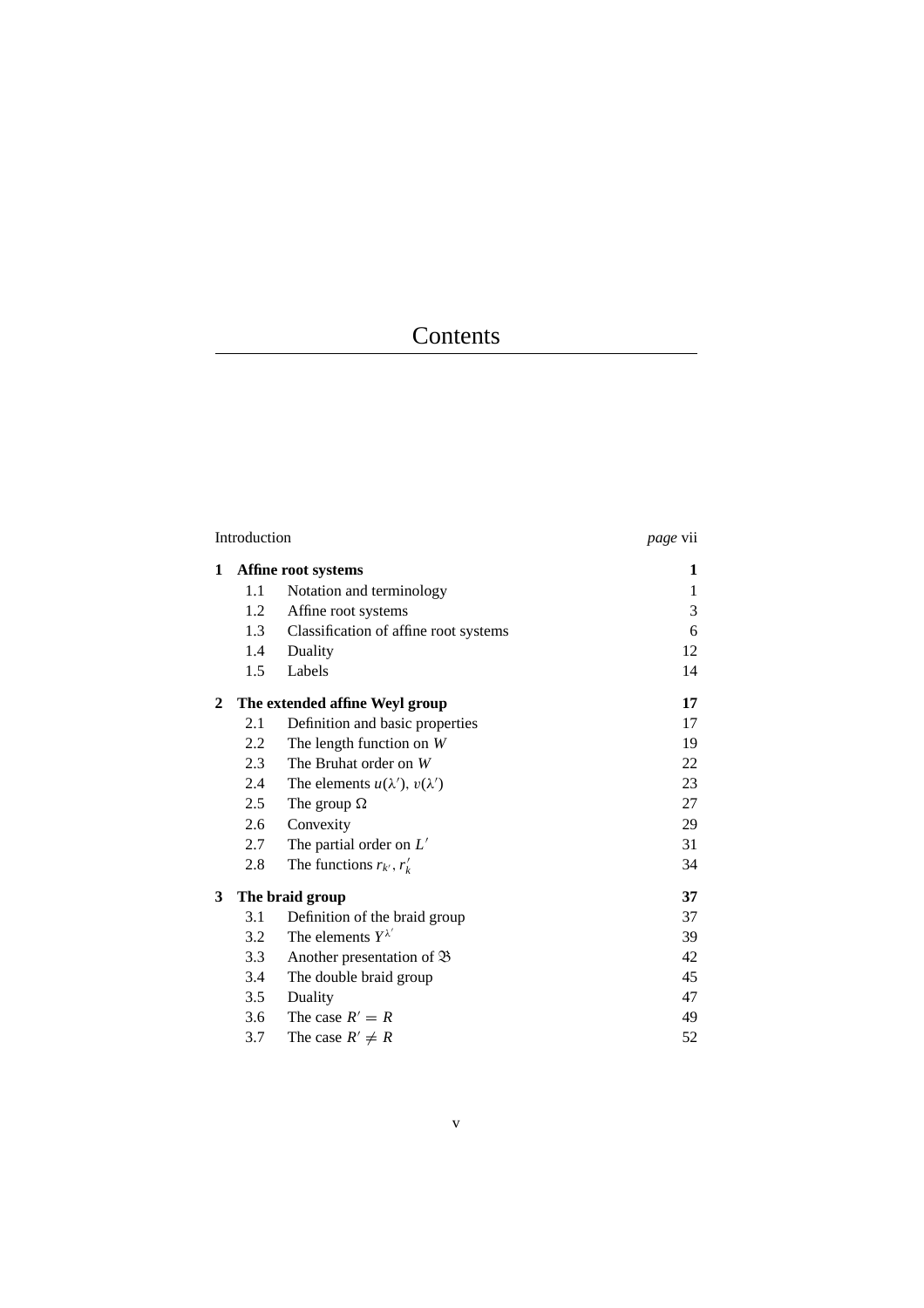| V1 | Contents |
|----|----------|
|    |          |

| 4 |                               | The affine Hecke algebra                                  | 55  |
|---|-------------------------------|-----------------------------------------------------------|-----|
|   | 4.1                           | The Hecke algebra of W                                    | 55  |
|   | 4.2                           | Lusztig's relation                                        | 57  |
|   | 4.3                           | The basic representation of $\mathfrak H$                 | 62  |
|   | 4.4                           | The basic representation, continued                       | 69  |
|   | 4.5                           | The basic representation, continued                       | 73  |
|   | 4.6                           | The operators $Y^{\lambda'}$                              | 77  |
|   | 4.7                           | The double affine Hecke algebra                           | 81  |
| 5 | <b>Orthogonal polynomials</b> |                                                           | 85  |
|   | 5.1                           | The scalar product                                        | 85  |
|   | 5.2                           | The polynomials $E_{\lambda}$                             | 97  |
|   | 5.3                           | The symmetric polynomials $P_{\lambda}$                   | 102 |
|   | 5.4                           | The $\mathfrak{H}\text{-modules }A_{\lambda}$             | 108 |
|   | 5.5                           | Symmetrizers                                              | 112 |
|   | 5.6                           | Intertwiners                                              | 117 |
|   | 5.7                           | The polynomials $P_{\lambda}^{(\varepsilon)}$             | 120 |
|   | 5.8                           | <b>Norms</b>                                              | 125 |
|   | 5.9                           | Shift operators                                           | 137 |
|   | 5.10                          | Creation operators                                        | 141 |
| 6 | The rank 1 case               |                                                           | 148 |
|   | 6.1                           | Braid group and Hecke algebra (type $A_1$ )               | 148 |
|   | 6.2                           | The polynomials $E_m$                                     | 150 |
|   | 6.3                           | The symmetric polynomials $P_m$                           | 155 |
|   | 6.4                           | Braid group and Hecke algebra (type $(C_1^{\vee}, C_1)$ ) | 159 |
|   | 6.5                           | The symmetric polynomials $P_m$                           | 160 |
|   | 6.6                           | The polynomials $E_m$                                     | 166 |
|   | Bibliography                  |                                                           | 170 |
|   | Index of notation             |                                                           |     |
|   | Index                         |                                                           |     |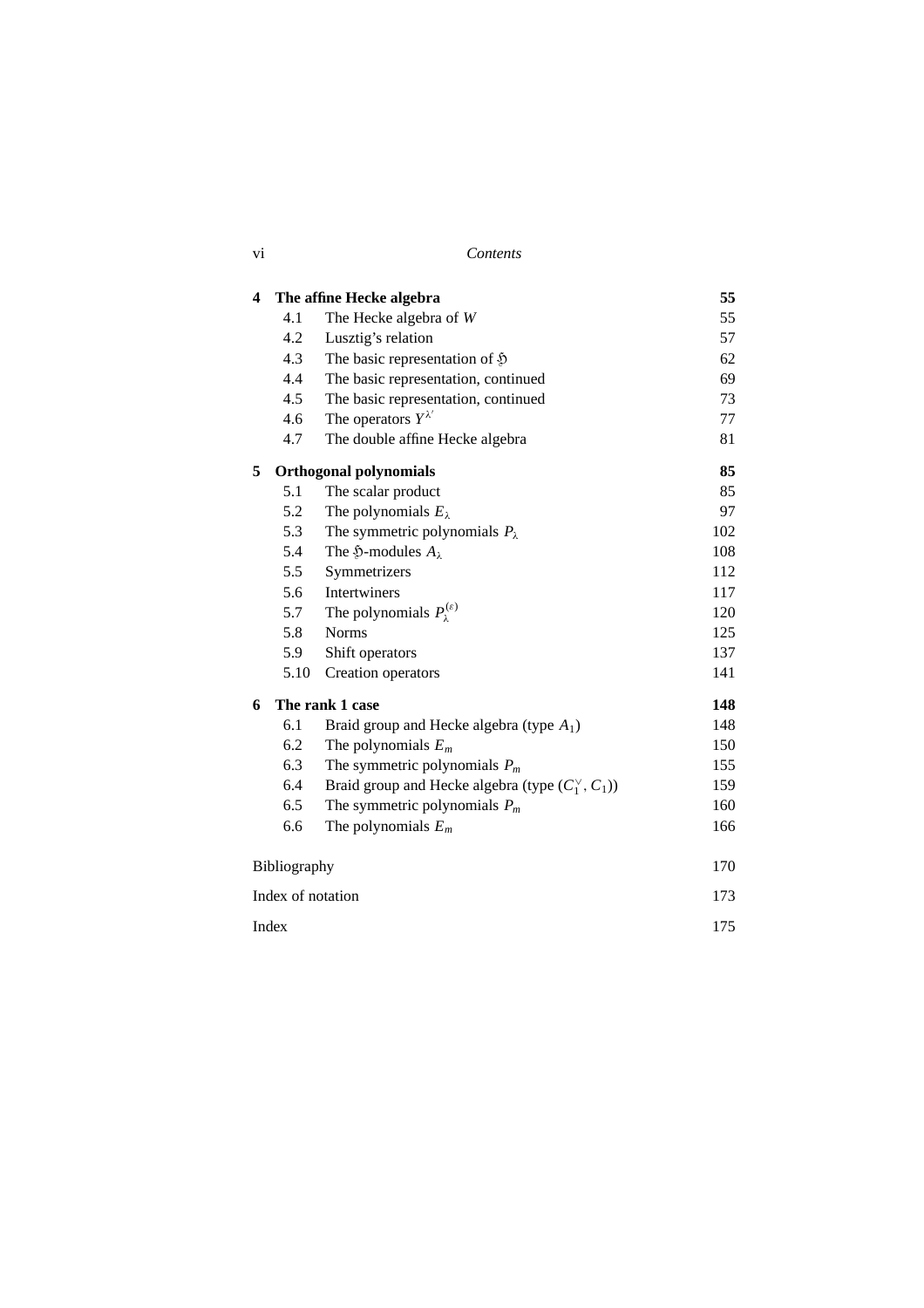## Affine root systems

#### **1.1 Notation and terminology**

Let  $E$  be an affine space over a field  $K$ : that is to say,  $E$  is a set on which a *K*-vector space *V* acts faithfully and transitively. The elements of *V* are called *translations* of *E*, and the effect of a translation  $v \in V$  on  $x \in E$  is written  $x + v$ . If  $y = x + v$  we write  $v = y - x$ .

Let  $E'$  be another affine space over  $K$ , and let  $V'$  be its vector space of translations. A mapping  $f : E \to E'$  is said to be *affine-linear* if there exists a *K*-linear mapping  $Df : V \to V'$ , called the *derivative* of *f*, such that

(1.1.1) 
$$
f(x + v) = f(x) + (Df)(v).
$$

for all  $x \in E$  and  $v \in V$ . In particular, a function  $f: E \to K$  is affine-linear if and only if there exists a linear form  $Df: V \to K$  such that (1.1.1) holds.

If  $f, g: E \to K$  are affine-linear and  $\lambda, \mu \in K$ , the function  $h = \lambda f +$  $\mu g : x \mapsto \lambda f(x) + \mu g(x)$  is affine-linear, with derivative  $Dh = \lambda Df + \mu Dg$ . Hence the set *F* of all affine-linear functions  $f: E \to K$  is a *K*-vector space, and *D* is a *K*-linear mapping of *F* onto the dual *V*<sup>∗</sup> of the vector space *V*. The kernel of *D* is the 1-dimensional subspace  $F^0$  of *F* consisting of the constant functions.

Let  $F^*$  be the dual of the vector space F. For each  $x \in E$ , the evaluation map  $\varepsilon_x$ :  $f \mapsto f(x)$  belongs to  $F^*$ , and the mapping  $x \mapsto \varepsilon_x$  embeds  $E$  in  $F^*$ as an affine hyperplane. Likewise, for each  $v \in V$  let  $\varepsilon_v \in F^*$  be the mapping  $f \mapsto (Df)(v)$ . If  $v = y - x$ , where  $x, y \in E$ , we have  $\varepsilon_v = \varepsilon_y - \varepsilon_x$  by (1.1.1), and the mapping  $v \mapsto \varepsilon_v$  embeds *V* in  $F^*$  as the hyperplane through the origin parallel to *E*.

From now on, *K* will be the field R of real numbers, and *V* will be a real vector space of finite dimension  $n > 0$ , equipped with a positive definite symmetric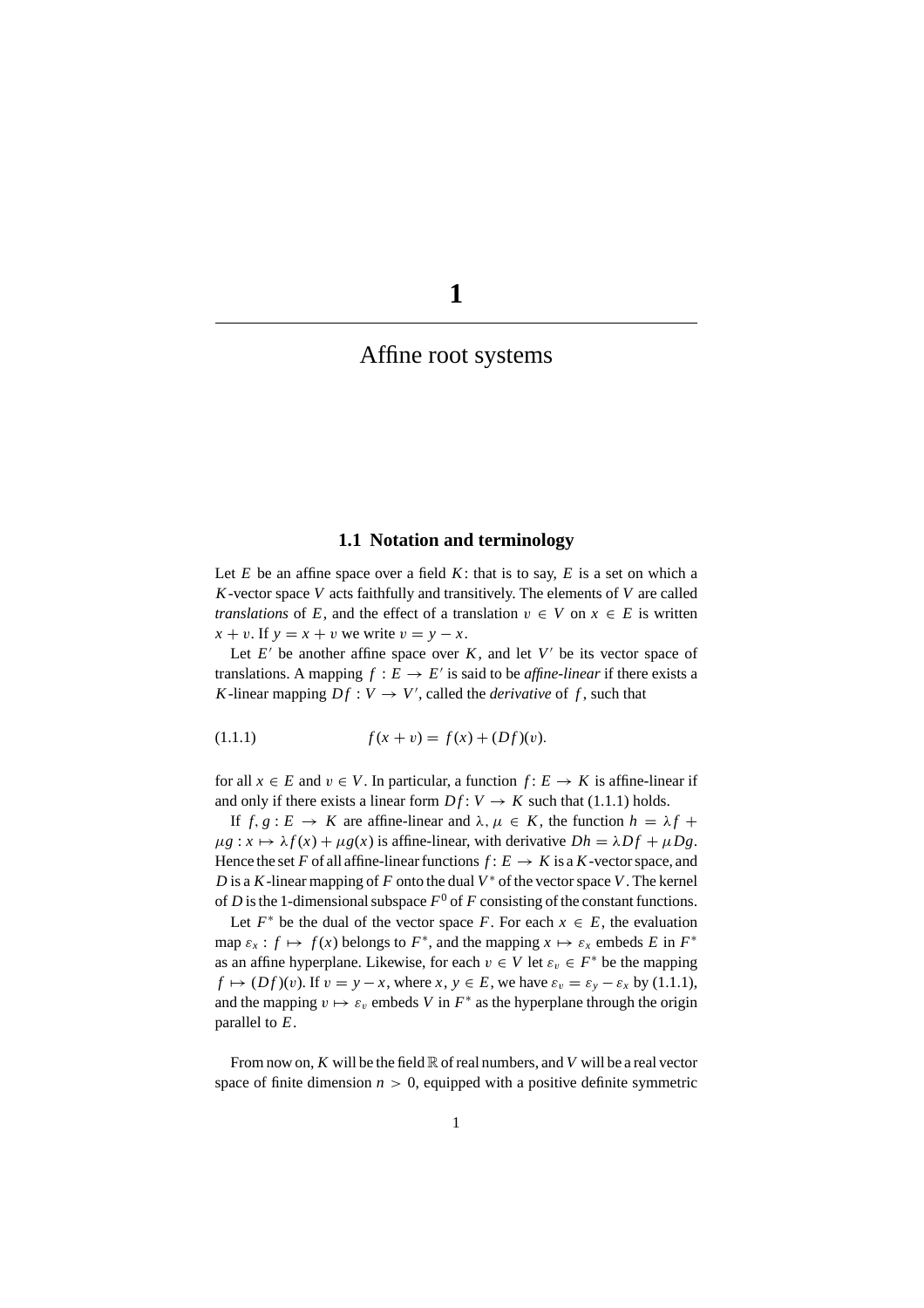scalar product  $\langle u, v \rangle$ . We shall write

$$
|v| = \langle v, v \rangle^{1/2}
$$

for the length of a vector  $v \in V$ . Then *E* is a Euclidean space of dimension *n*, and is a metric space for the distance function  $d(x, y) = |x - y|$ .

We shall identify *V* with its dual space *V*<sup>∗</sup> by means of the scalar product  $\langle u, v \rangle$ . For any affine-linear function  $f: E \to \mathbb{R}$ , (1.1.1) now takes the form

(1.1.2) 
$$
f(x + v) = f(x) + \langle Df, v \rangle
$$

and *Df* is the *gradient* of *f*, in the usual sense of calculus.

We define a scalar product on the space *F* as follows:

$$
(1.1.3) \quad \langle f, g \rangle = \langle Df, Dg \rangle.
$$

This scalar product is positive semidefinite, with radical the one-dimensional space  $F^0$  of constant functions.

For each  $v \neq 0$  in *V* let

$$
v^{\vee}=2v/|v|^2
$$

and for each non-constant  $f \in F$  let

$$
f^{\vee} = 2f/|f|^2.
$$

Also let

$$
H_f = f^{-1}(0)
$$

which is an affine hyperplane in *E*. The reflection in this hyperplane is the isometry  $s_f: E \to E$  given by the formula

(1.1.4) 
$$
s_f(x) = x - f^{\vee}(x)Df = x - f(x)Df^{\vee}.
$$

By transposition,  $s_f$  acts on  $F: s_f(g) = g \circ s_f^{-1} = g \circ s_f$ . Explicitly, we have

$$
(1.1.5) \t\t s_f(g) = g - \langle f^\vee, g \rangle f = g - \langle f, g \rangle f^\vee
$$

for  $g \in F$ .

For each  $u \neq 0$  in *V*, let  $s_u: V \to V$  denote the reflection in the hyperplane orthogonal to *u*, so that

(1.1.6) 
$$
s_u(v) = v - \langle u, v \rangle u^{\vee}.
$$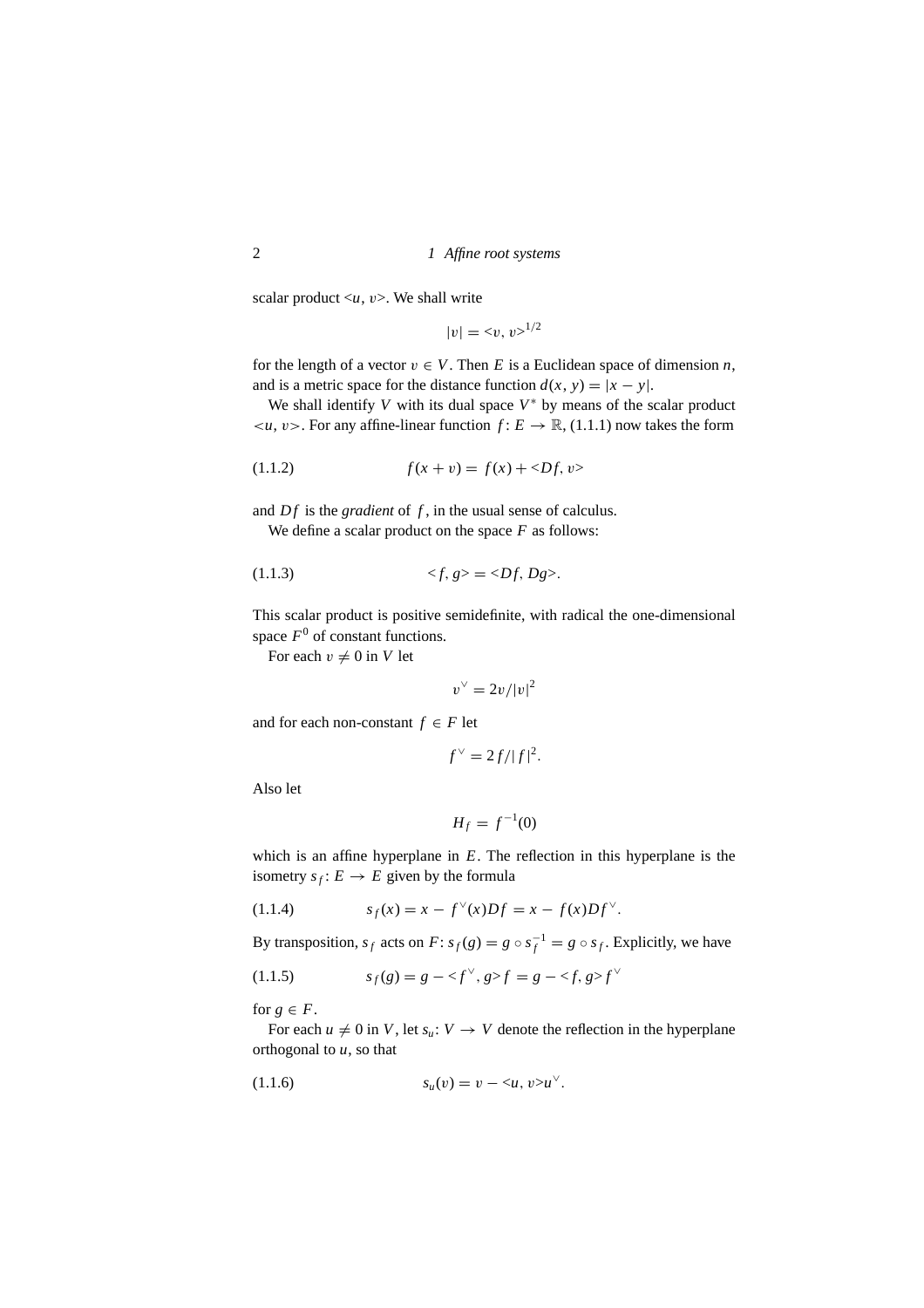Then it is easily checked that

$$
(1.1.7) \t\t Ds_f = s_{Df}
$$

for any non constant  $f \in F$ .

Let  $w : E \to E$  be an isometry. Then w is affine-linear (because it preserves parallelograms) and its derivative *D*w is a linear isometry of *V*, i.e., we have  $\langle (Dw)u, (Dw)v \rangle = \langle u, v \rangle$  for all  $u, v \in V$ . The mapping w acts by transposition on  $F: (wf)(x) = f(w^{-1}x)$  for  $x \in V$ , and we have

$$
(1.1.8) \t\t D(wf) = (Dw)(Df).
$$

For each  $v \in V$  we shall denote by  $t(v) : E \to E$  the translation by v, so that  $t(v)x = x + v$ . The translations are the isometries of *E* whose derivative is the identity mapping of *V*. On  $F$ ,  $t(v)$  acts as follows:

$$
(1.1.9) \t t(v)f = f - \langle Df, v \rangle c
$$

where *c* is the constant function equal to 1. For if  $x \in E$  we have

$$
(t(v)f)(x) = f(x - v) = f(x) - \langle Df, v \rangle.
$$

Let  $w: E \to E$  be an isometry and let  $v \in V$ . Then

<sup>w</sup>*t*(v)w−<sup>1</sup> (1.1.10) <sup>=</sup> *<sup>t</sup>*((*D*w)v).

For if  $x \in E$  we have

$$
(wt(v)w^{-1})(x) = w(w^{-1}x + v) = x + (Dw)v.
$$

#### **1.2 Affine root systems**

As in  $\S1.1$  let *E* be a real Euclidean space of dimension  $n > 0$ , and let *V* be its vector space of translations. We give *E* the usual topology, defined by the metric  $d(x, y) = |x - y|$ , so that *E* is locally compact. As before, let *F* denote the space (of dimension  $n + 1$ ) of affine-linear functions on  $E$ .

An *affine root system* on *E* [M2] is a subset *S* of *F* satisfying the following axioms  $(AR1)–(AR4)$ :

(AR 1) *S* spans *F, and the elements of Sare non-constant functions.*  $(AR\ 2)$   $s_a(b) \in S$  *for all a, b*  $\in S$ *.*  $(AR 3) \langle a^{\vee}, b \rangle \in \mathbb{Z}$  *for all a, b*  $\in S$ *.*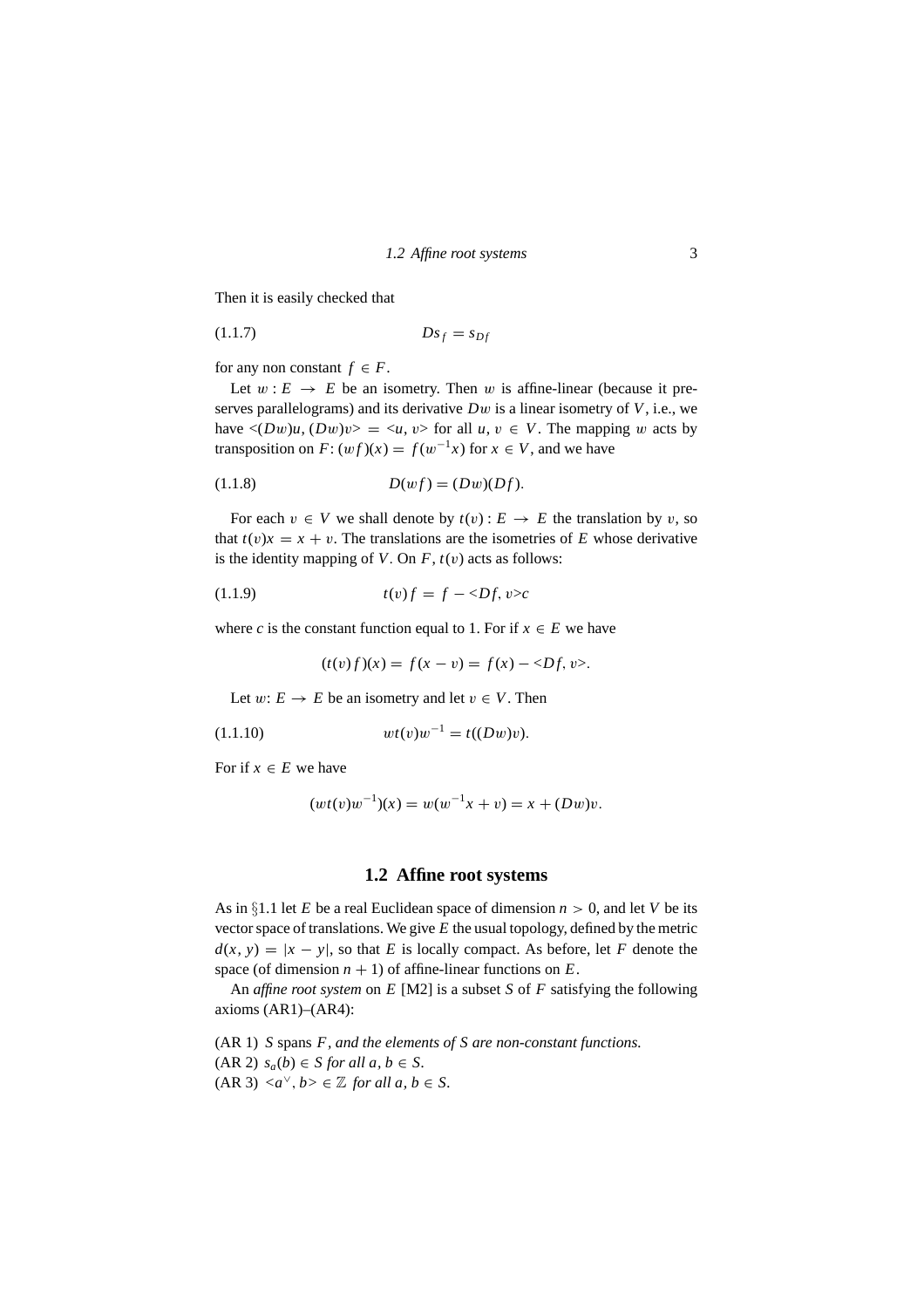The elements of *S* are called *affine roots*, or just *roots*. Let  $W<sub>S</sub>$  be the group of isometries of *E* generated by the reflections  $s_a$  for all  $a \in S$ . This group  $W_S$ is the *Weyl group* of *S*. The fourth axiom is now

#### (AR 4) *WS (as a discrete group) acts properly on E.*

In other words, if  $K_1$  and  $K_2$  are compact subsets of *E*, the set of  $w \in W_S$  such that  $wK_1 \cap K_2 \neq \emptyset$  is *finite*.

From (AR3) it follows, just as in the case of a finite root system, that if *a* and  $\lambda a$  are proportional affine roots, then  $\lambda$  is one of the numbers  $\pm \frac{1}{2}$ ,  $\pm 1$ ,  $\pm 2$ . If *a* ∈ *S* and  $\frac{1}{2}$ *a* ∉ *S*, the root *a* is said to be *indivisible*. If each *a* ∈ *S* is indivisible, i.e., if the only roots proportional to  $a \in S$  are  $\pm a$ , the root system *S* is said to be *reduced*.

If *S* is an affine root system on *E*, then

$$
S^{\vee} = \{a^{\vee} : a \in S\}
$$

is also an affine root system on  $E$ , called the *dual* of *S*. Clearly *S* and  $S^{\vee}$  have the same Weyl group, and  $S^{\vee\vee} = S$ .

The *rank* of *S* is defined to be the dimension *n* of *E* (or *V*). If *S'* is another affine root system on a Euclidean space *E* , an *isomorphism* of *S* onto *S* is a bijection of *S* onto *S'* that is induced by an isometry of *E* onto *E'*. If *S'* is isomorphic to  $\lambda S$  for some nonzero  $\lambda \in \mathbb{R}$ , we say that *S* and *S'* are *similar*.

We shall assume throughout that *S* is *irreducible*, i.e. that there exists no partition of *S* into two non-empty subsets  $S_1$ ,  $S_2$  such that  $\langle a_1, a_2 \rangle = 0$  for all *a*<sub>1</sub> ∈ *S*<sub>1</sub> and *a*<sub>2</sub> ∈ *S*<sub>2</sub>.

The following proposition ([M2], p. 98) provides examples of affine root systems:

(1.2.1) *Let R be an irreducible finite root system spanning a real finitedimensional vector space V, and let* <*u*, v> *be a positive-definite symmetric bilinear form on V, invariant under the Weyl group of R. For each*  $\alpha \in R$  and  $r \in \mathbb{Z}$  *let*  $a_{\alpha,r}$  *denote the affine-linear function on V defined by* 

$$
a_{\alpha,r}(x) = \langle \alpha, x \rangle + r.
$$

*Then the set*  $S(R)$  *of functions*  $a_{\alpha,r}$ *, where*  $\alpha \in R$  *and*  $r$  *is any integer if*  $\frac{1}{2}\alpha \notin R$ (*resp. any odd integer if*  $\frac{1}{2}\alpha \in R$ ) *is a reduced irreducible affine root system on V.*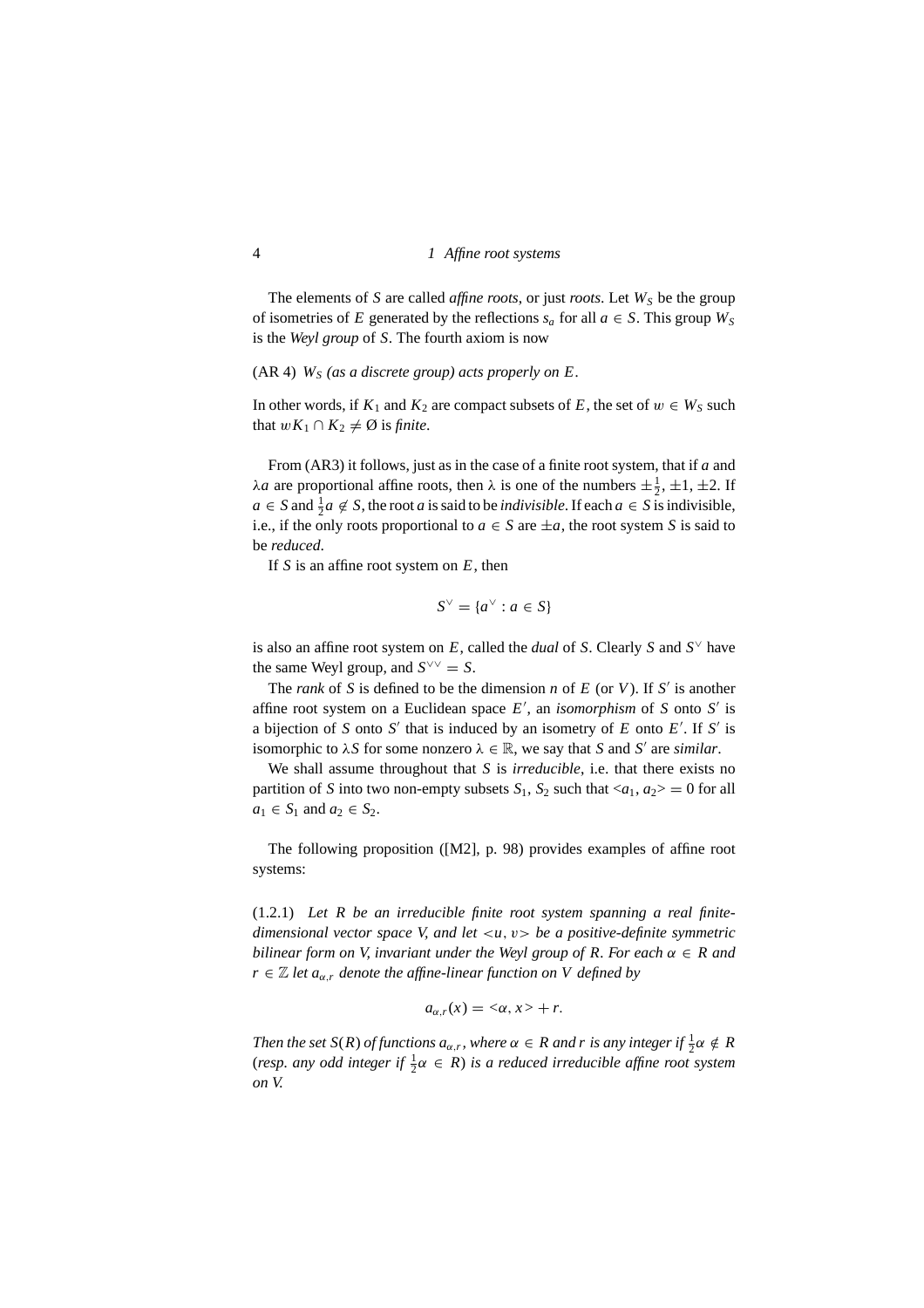Moreover, every reduced irreducible affine root system is similar to either *S*(*R*) or *S*(*R*) <sup>∨</sup>, where *R* is a finite (but not necessarily reduced) irreducible root system ([M2], *§*6).

Let *S* be an irreducible affine root system on a Euclidean space *E*. The set  ${H_a: a \in S}$  of affine hyperplanes in *E* on which the affine roots vanish is locally finite ([M2], §4). Hence the set  $E - \bigcup_{a \in S} H_a$  is open in *E*, and therefore so also are the connected components of this set, since *E* is locally connected. These components are called the *alcoves* of *S*, or of  $W<sub>S</sub>$ , and it is a basic fact (loc. cit.) that the Weyl group  $W<sub>S</sub>$  acts faithfully and transitively on the set of alcoves. Each alcove is an open rectilinear *n*-simplex, where *n* is the rank of *S*.

Choose an alcove *C* once and for all. Let  $x_i$  ( $i \in I$ ) be the vertices of *C*, so that *C* is the set of all points  $x = \sum \lambda_i x_i$  such that  $\sum \lambda_i = 1$  and each  $\lambda_i$ is a positive real number. Let  $B = B(C)$  be the set of indivisible affine roots  $a \in S$  such that (i)  $H_a$  is a wall of *C*, and (ii)  $a(x) > 0$  for all  $x \in C$ . Then *B* consists of  $n + 1$  roots, one for each wall of *C*, and *B* is a basis of the space *F* of affine-linear functions on *E*. The set *B* is called a *basis* of *S*.

The elements of *B* will be denoted by  $a_i$  ( $i \in I$ ), the notation being chosen so that  $a_i(x_j) = 0$  if  $i \neq j$ . Since  $x_i$  is in the closure of *C*, we have  $a_i(x_i) > 0$ . Moreover,  $\langle a_i, a_j \rangle \leq 0$  whenever  $i \neq j$ .

The alcove *C* having been chosen, an affine root  $a \in S$  is said to be *positive* (resp. *negative*) if  $a(x) > 0$  (resp.  $a(x) < 0$ ) for  $x \in C$ . Let  $S^+$  (resp.  $S^-$ ) denote the set of positive (resp. negative) affine roots; then  $S = S^+ \cup S^-$  and  $S^- = -S^+$ . Moreover, each  $a \in S^+$  is a linear combination of the  $a_i$  with nonnegative integer coefficients, just as in the finite case ([M2], *§*4).

Let  $\alpha_i = Da_i (i \in I)$ . The  $n + 1$  vectors  $\alpha_i \in V$  are linearly dependent, since  $\dim V = n$ . There is a unique linear relation of the form

$$
\sum_{i\in I} m_i\alpha_i=0
$$

where the  $m_i$  are positive integers with no common factor, and at least one of the  $m_i$  is equal to 1. Hence the function

$$
(1.2.2) \t\t c = \sum_{i \in I} m_i a_i
$$

is constant on *E* (because its derivative is zero) and positive (because it is positive on *C*).

Let

$$
\Sigma = \{Da : a \in S\}.
$$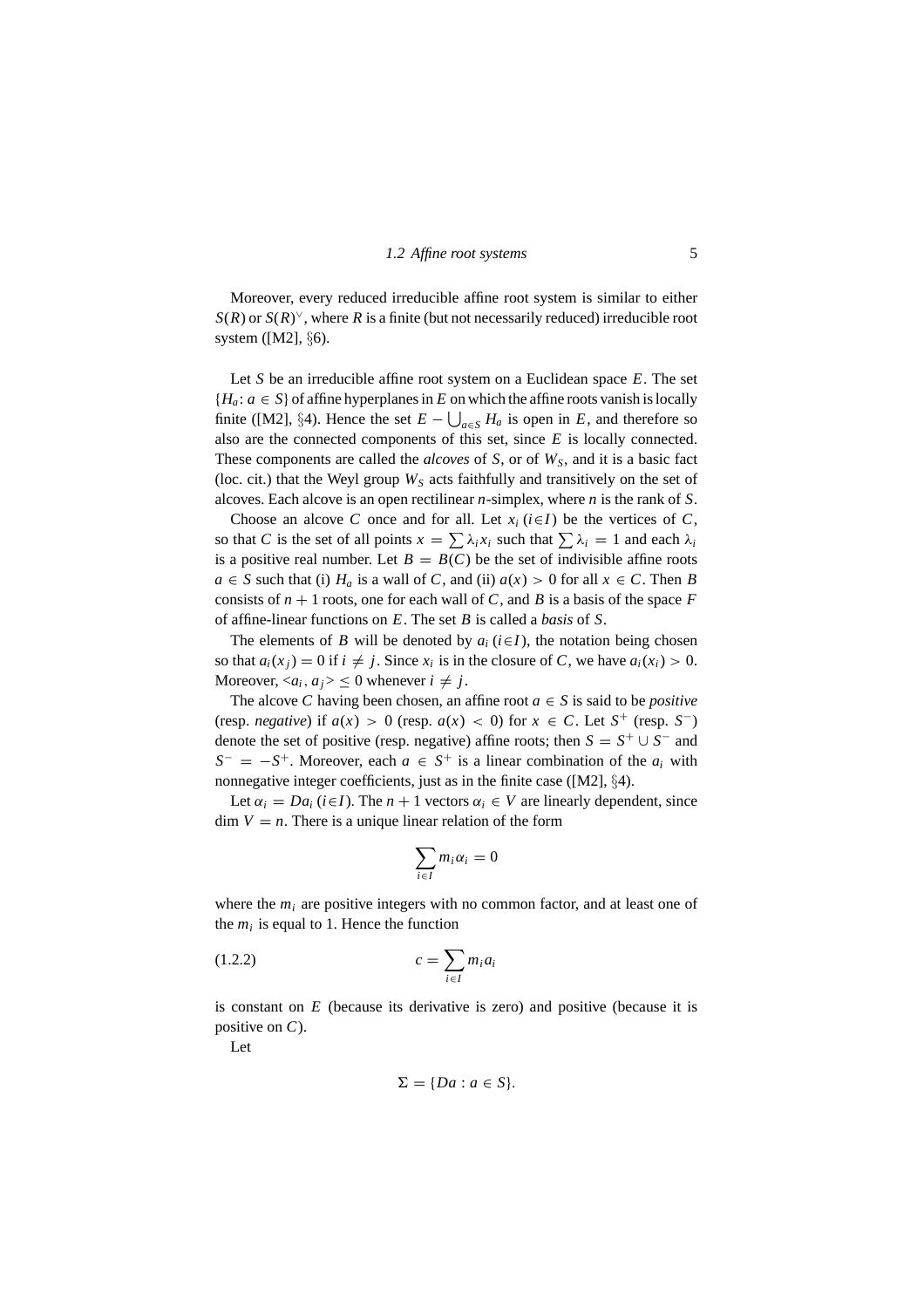Then  $\Sigma$  is an irreducible (finite) root system in *V*. A vertex  $x_i$  of the alcove *C* is said to be *special* for *S* if (i)  $m_i = 1$  and (ii) the vectors  $\alpha_j$  ( $j \in I$ ,  $j \neq i$ ) form a basis of  $\Sigma$ . For each affine root system *S* there is at least one special vertex (see the tables in *§*1.3). We shall choose a special vertex once and for all, and denote it by  $x_0$  (so that 0 is a distinguished element of the index set *I*). Thus  $m_0 = 1$  in (1.2.2), and if we take  $x_0$  as origin in *E*, thereby identifying *E* with *V*, the affine root  $a_i$  ( $i \neq 0$ ) is identified with  $\alpha_i$ .

The Cartan matrix and the Dynkin diagram of an irreducible affine root system *S* are defined exactly as in the finite case. The *Cartan matrix* of *S* is the matrix  $N = (n_{ij})_{i,j \in I}$  where  $n_{ij} = \langle a_i^{\vee}, a_j \rangle$ . It has  $n + 1$  rows and columns, and its rank is *n*. Its diagonal entries are all equal to 2, and its off-diagonal entries are integers  $\leq 0$ . If  $m = (m_i)_{i \in I}$  is the column vector formed by the coefficients in (1.2.2), we have  $Nm = 0$ .

The *Dynkin diagram* of *S* is the graph with vertex set *I*, in which each pair of distinct vertices *i*, *j* is joined by  $d_{ij}$  edges, where  $d_{ij} = \max(|n_{ij}|, |n_{ji}|)$ . We have  $d_{ij} \leq 4$  in all cases. For each pair of vertices *i*, *j* such that  $d_{ij} > 0$  and  $|a_i| > |a_j|$ , we insert an arrowhead (or inequality sign) pointing towards the vertex *j* corresponding to the shorter root.

If *S* is reduced, the Dynkin diagram of  $S^{\vee}$  is obtained from that of *S* by reversing all arrowheads. If  $S = S(R)$  as in (1.2.1), where *R* is irreducible and reduced, the Dynkin diagram of *S* is the 'completed Dynkin diagram' of *R*([B1], ch. 6).

If *S* is reduced, the Cartan matrix and the Dynkin diagram each determine *S* up to similarity. If *S* is not reduced, the Dynkin diagram still determines *S*, provided that the vertices  $i \in I$  such that  $2a_i \in S$  are marked (e.g. with an asterisk).

#### **1.3 Classification of affine root systems**

Let *S* be an irreducible affine root system. If *S* is reduced, then *S* is similar to either  $S(R)$  or  $S(R)^\vee$  (1.2.1), where *R* is an irreducible root system. If *R* is of type *X*, where *X* is one of the symbols  $A_n$ ,  $B_n$ ,  $C_n$ ,  $D_n$ ,  $BC_n$ ,  $E_6$ ,  $E_7$ ,  $E_8$ ,  $F_4$ ,  $G_2$ , we say that *S*(*R*) (resp. *S*(*R*)<sup> $\vee$ </sup>) is of type *X* (resp. *X*<sup> $\vee$ </sup>).

If *S* is not reduced, it determines two reduced affine root systems

$$
S_1 = \{a \in S : \frac{1}{2}a \notin S\}, \quad S_2 = \{a \in S : 2a \notin S\}
$$

with the same affine Weyl group, and  $S = S_1 \cup S_2$ . We say that *S* is of type  $(X, Y)$  where *X*, *Y* are the types of  $S_1$ ,  $S_2$  respectively.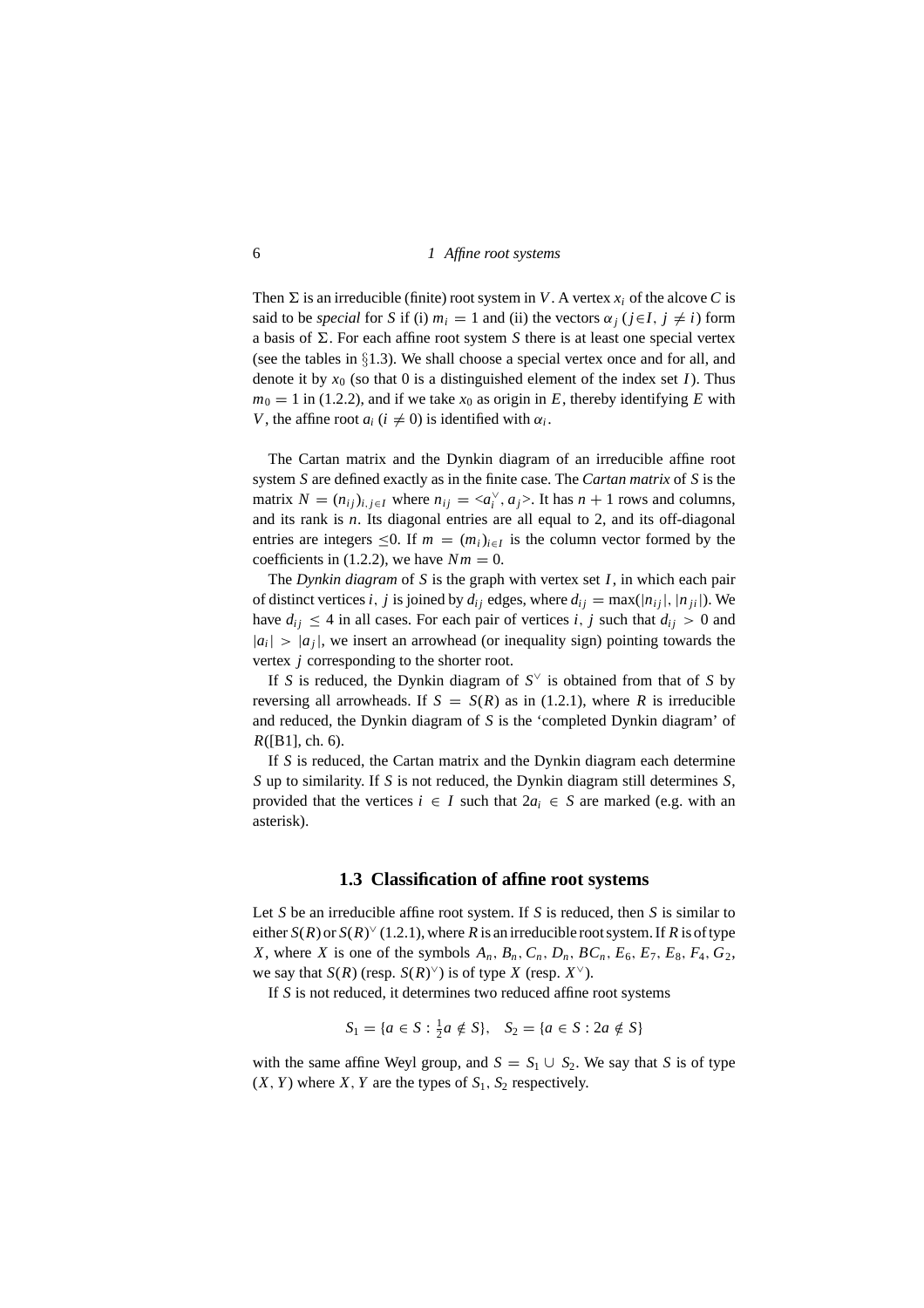The reduced and non-reduced irreducible affine root systems are listed below  $((1.3.1)–(1.3.18))$ . In this list,  $\varepsilon_1, \varepsilon_2, \ldots$  is a sequence of orthonormal vectors in a real Hilbert space.

For each type we shall exhibit

- (a) an affine root system *S* of that type;
- (b) a basis of *S*;
- (c) the Dynkin diagram of *S*. Here the numbers attached to the vertices of the diagram are the coefficients  $m_i$  in (1.2.2).

We shall first list the reduced systems  $((1.3.1)–(1.3.14))$  and then the nonreduced systems ((1.3.15)–(1.3.18)).

 $(1.3.1)$  *Type*  $A_n$  ( $n \geq 1$ ).

- (a)  $\pm(\varepsilon_i \varepsilon_j) + r (1 \le i < j \le n + 1; r \in \mathbb{Z})$ .
- (b)  $a_0 = -\varepsilon_1 + \varepsilon_{n+1} + 1$ ,  $a_i = \varepsilon_i \varepsilon_{i+1} (1 \le i \le n)$ .



 $(1.3.2)$  *Type*  $B_n$  ( $n \ge 3$ ).

- (a)  $\pm \varepsilon_i + r$   $(1 \leq i \leq n; r \in \mathbb{Z})$ ;  $\pm \varepsilon_i \pm \varepsilon_j + r$   $(1 \leq i \leq j \leq n; r \in \mathbb{Z})$ .
- (b)  $a_0 = -\varepsilon_1 \varepsilon_2 + 1$ ,  $a_i = \varepsilon_i \varepsilon_{i+1}$  ( $1 \le i \le n-1$ ),  $a_n = \varepsilon_n$ .

(c) 
$$
\frac{1}{2}
$$
  $2$   $...$   $-\frac{2}{2}$   $-\frac{2}{2}$ 

$$
(1.3.3) \quad Type \ B_n^{\vee} \ (n \geq 3).
$$

(a) 
$$
\pm 2\varepsilon_i + 2r
$$
  $(1 \le i \le n; r \in \mathbb{Z}); \ \pm \varepsilon_i \pm \varepsilon_j + r$   $(1 \le i < j \le n; r \in \mathbb{Z}).$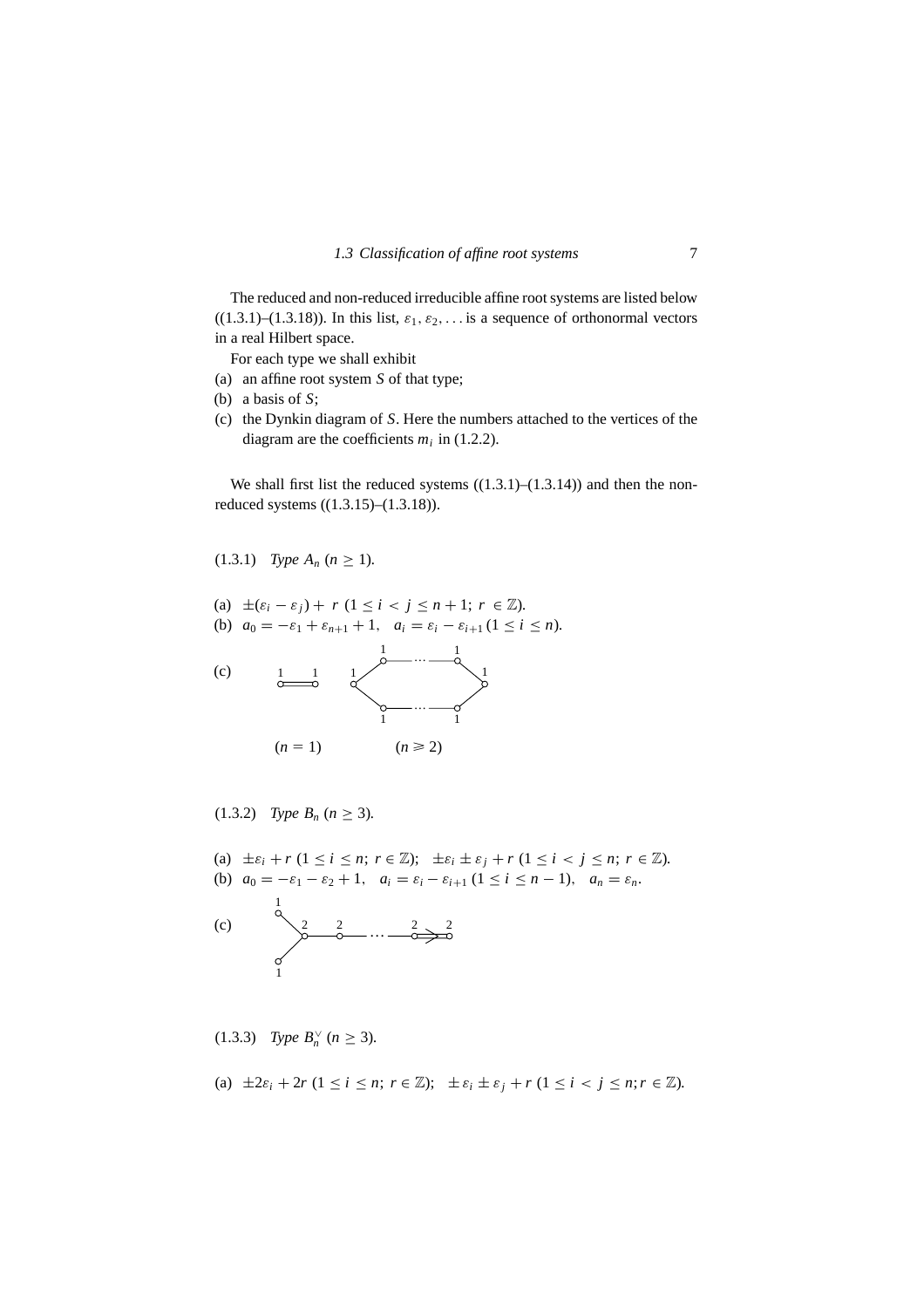(b) 
$$
a_0 = -\varepsilon_1 - \varepsilon_2 + 1
$$
,  $a_i = \varepsilon_i - \varepsilon_{i+1} (1 \le i \le n-1)$ ,  $a_n = 2\varepsilon_n$ .  
\n(c)  $\sum_{\substack{1 \text{odd } n}}^2 \frac{2}{n} \cdots \frac{2}{n} \frac{1}{n}$ 

(1.3.4) *Type Cn* (*n* ≥ 2)*.* (a) <sup>±</sup>2ε*<sup>i</sup>* <sup>+</sup> *<sup>r</sup>* (1 <sup>≤</sup> *<sup>i</sup>* <sup>≤</sup> *<sup>n</sup>*; *<sup>r</sup>* <sup>∈</sup> <sup>Z</sup>); <sup>±</sup>ε*<sup>i</sup>* <sup>±</sup> <sup>ε</sup> *<sup>j</sup>* <sup>+</sup> *<sup>r</sup>* (1 <sup>≤</sup> *<sup>i</sup>* <sup>&</sup>lt; *<sup>j</sup>* <sup>≤</sup> *<sup>n</sup>*;*<sup>r</sup>* <sup>∈</sup> <sup>Z</sup>)*.* (b) *a*<sup>0</sup> = −2ε<sup>1</sup> + 1, *ai* = ε*<sup>i</sup>* − ε*<sup>i</sup>*+<sup>1</sup> (1 ≤ *i* ≤ *n* − 1), *an* = 2ε*n.* 122 221 … (c)

(1.3.5) Type 
$$
C_n
$$
'  $(n \ge 2)$ .  
\n(a)  $\pm \varepsilon_i + \frac{1}{2}r$   $(1 \le i \le n; r \in \mathbb{Z}); \ \pm \varepsilon_i \pm \varepsilon_j + r$   $(1 \le i < j \le n; r \in \mathbb{Z})$ .  
\n(b)  $a_0 = -\varepsilon_1 + \frac{1}{2}, \ a_i = \varepsilon_i - \varepsilon_{i+1}$   $(1 \le i \le n - 1), \ a_n = \varepsilon_n$ .  
\n(c)

(1.3.6) *Type BC<sub>n</sub>* 
$$
(n \ge 1)
$$
.

(a) 
$$
\pm \varepsilon_i + r
$$
  $(1 \le i \le n; r \in \mathbb{Z})$ ;  $\pm 2\varepsilon_i + 2r + 1$   $(1 \le i \le n; r \in \mathbb{Z})$ ;  
\t $\pm \varepsilon_i \pm \varepsilon_j + r$   $(1 \le i < j \le n; r \in \mathbb{Z})$ .  
(b)  $a_0 = -2\varepsilon_1 + 1$ ,  $a_i = \varepsilon_i - \varepsilon_{i+1}$   $(1 \le i \le n - 1)$ ,  $a_n = \varepsilon_n$ .  
(c)  $\overrightarrow{a_0} = \overrightarrow{a_0} = \overrightarrow{a_1} = \overrightarrow{a_2} = \overrightarrow{a_2} = \overrightarrow{a_2} = \overrightarrow{a_3} = \overrightarrow{a_2} = \overrightarrow{a_3} = \overrightarrow{a_3} = \overrightarrow{a_2} = \overrightarrow{a_3} = \overrightarrow{a_3} = \overrightarrow{a_3} = \overrightarrow{a_3} = \overrightarrow{a_3} = \overrightarrow{a_3} = \overrightarrow{a_3} = \overrightarrow{a_3} = \overrightarrow{a_3} = \overrightarrow{a_3} = \overrightarrow{a_3} = \overrightarrow{a_3} = \overrightarrow{a_3} = \overrightarrow{a_3} = \overrightarrow{a_3} = \overrightarrow{a_3} = \overrightarrow{a_3} = \overrightarrow{a_3} = \overrightarrow{a_3} = \overrightarrow{a_3} = \overrightarrow{a_3} = \overrightarrow{a_3} = \overrightarrow{a_3} = \overrightarrow{a_3} = \overrightarrow{a_3} = \overrightarrow{a_3} = \overrightarrow{a_3} = \overrightarrow{a_3} = \overrightarrow{a_3} = \overrightarrow{a_3} = \overrightarrow{a_3} = \overrightarrow{a_3} = \overrightarrow{a_3} = \overrightarrow{a_3} = \overrightarrow{a_3} = \overrightarrow{a_3} = \overrightarrow{a_3} = \overrightarrow{a_3} = \overrightarrow{a_3} = \overrightarrow{a_3} = \overrightarrow{a_3} = \overrightarrow{a_3} = \overrightarrow{a_3} = \overrightarrow{a_3} = \overrightarrow{a_3} = \overrightarrow{a_3} = \overrightarrow{a_3} = \overrightarrow{a_3} = \overrightarrow{a_3} = \overrightarrow{a_3} = \over$ 

(1.3.7) *Type D<sub>n</sub>* ( $n \ge 4$ ).

(a) 
$$
\pm \varepsilon_i \pm \varepsilon_j + r
$$
  $(1 \le i < j \le n; r \in \mathbb{Z})$   
\n(b)  $a_0 = -\varepsilon_1 - \varepsilon_2 + 1$ ,  $a_i = \varepsilon_i - \varepsilon_{i+1}$   $(1 \le i \le n - 1)$ ,  $a_n = \varepsilon_{n-1} + \varepsilon_n$ .  
\n(c)  $\frac{1}{\begin{pmatrix} 2 & 2 & 2 \ 0 & \cdots & 0 \\ 1 & 1 & 1 \end{pmatrix}}$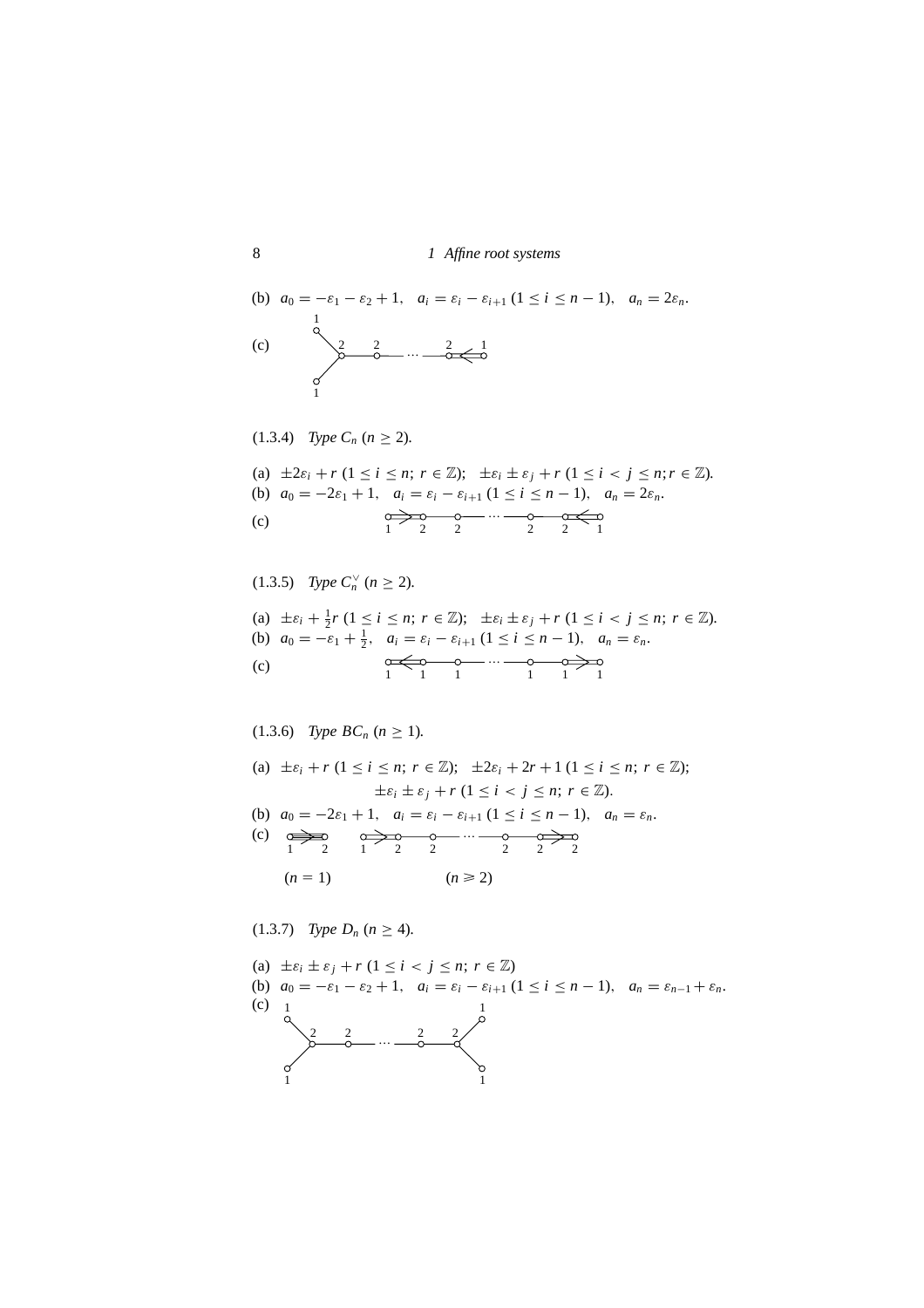These are the "classical" reduced affine root systems. The next seven types  $((1.3.8)–(1.3.14))$  are the "exceptional" reduced affine root systems. In  $(1.3.8)$ – (1.3.10) let

$$
\omega_i = \varepsilon_i - \frac{1}{9}(\varepsilon_1 + \dots + \varepsilon_9) \qquad (1 \leq i \leq 9).
$$

 $(1.3.8)$  *Type*  $E_6$ *.* 

(a) 
$$
\pm(\omega_i - \omega_j) + r
$$
  $(1 \le i < j \le 6; r \in \mathbb{Z});$   
\t $\pm(\omega_i + \omega_j + \omega_k) + r$   $(1 \le i < j < k \le 6; r \in \mathbb{Z});$   
\t $\pm(\omega_i + \omega_2 + \cdots + \omega_6) + r$   $(r \in \mathbb{Z}).$ 

(b) 
$$
a_0 = -(\omega_1 + \cdots + \omega_6) + 1
$$
,  $a_i = \omega_i - \omega_{i+1} (1 \le i \le 5)$ ,  
 $a_i = \omega_i + \omega_i + \omega_6$ 



(1.3.9) *Type E*7*.*

(a) 
$$
\pm(\omega_i - \omega_j) + r
$$
 (1  $\leq i < j \leq 7$ ;  $r \in \mathbb{Z}$ );  $\pm(\omega_i + \omega_j + \omega_k) + r$  (1  $\leq i < j < k \leq 7$ ;  $r \in \mathbb{Z}$ );  $\pm(\omega_1 + \cdots + \hat{\omega}_i + \cdots + \omega_7) + r$  (1  $\leq i \leq 7$ ;  $r \in \mathbb{Z}$ ).

(b) 
$$
a_0 = -(\omega_1 + \cdots + \omega_6) + 1
$$
,  $a_i = \omega_i - \omega_{i+1} (1 \le i \le 6)$ ,  
\n $a_7 = \omega_5 + \omega_6 + \omega_7$ .

(c) 
$$
\begin{array}{cccccc}\n1 & 2 & 3 & 4 & 3 & 2 & 1 \\
0 & 0 & 0 & 0 & 0 & 0 & 0 \\
0 & 0 & 0 & 0 & 0 & 0\n\end{array}
$$

 $(1.3.10)$  *Type*  $E_8$ *.* 

(a) 
$$
\pm(\omega_i - \omega_j) + r
$$
  $(1 \leq i < j \leq 9; r \in \mathbb{Z});$ \n $\pm(\omega_i + \omega_j + \omega_k) + r$   $(1 \leq i < j < k \leq 9; r \in \mathbb{Z}).$ 

(b)  $a_0 = \omega_1 - \omega_2 + 1$ ,  $a_i = \omega_{i+1} - \omega_{i+2}$  (1 ≤ *i* ≤ 7),  $a_8 = \omega_7 + \omega_8 + \omega_9.$ 

(c) 
$$
\frac{1}{6} \quad \frac{2}{6} \quad \frac{3}{6} \quad \frac{4}{6} \quad \frac{5}{6} \quad \frac{6}{6} \quad \frac{4}{6} \quad \frac{2}{6}
$$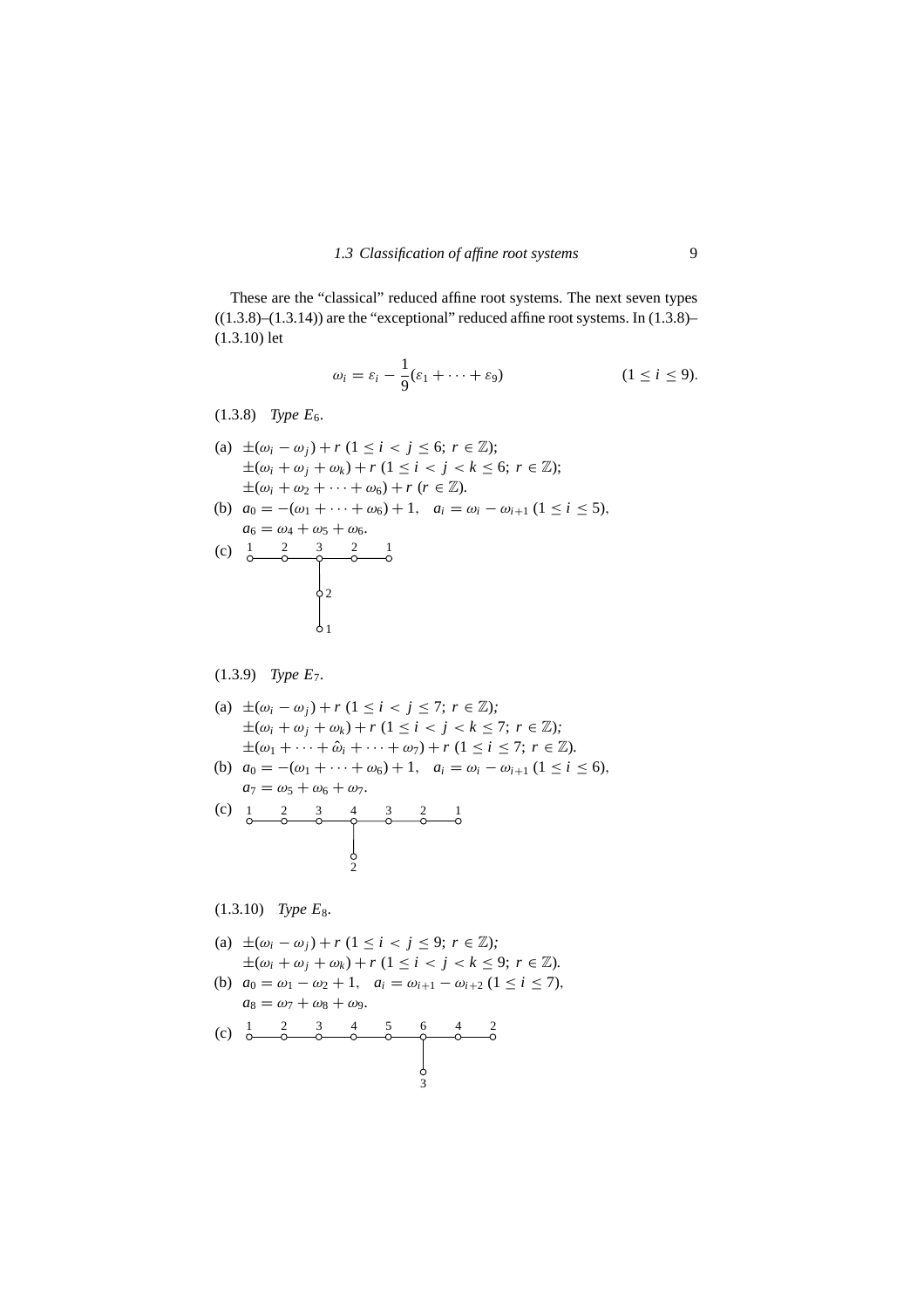(1.3.11) *Type F*4*.*

- (a)  $\pm \varepsilon_i + r$  ( $1 \leq i \leq 4$ ;  $r \in \mathbb{Z}$ );  $\pm \varepsilon_i \pm \varepsilon_j + r$  ( $1 \leq i \leq j \leq 4$ ;  $r \in \mathbb{Z}$ );  $\frac{1}{2}(\pm \varepsilon_1 \pm \varepsilon_2 \pm \varepsilon_3 \pm \varepsilon_4) + r$  ( $r \in \mathbb{Z}$ ).
- (b)  $a_0 = -\varepsilon_1 \varepsilon_2 + 1$ ,  $a_1 = \varepsilon_2 \varepsilon_3$ ,  $a_2 = \varepsilon_3 \varepsilon_4$ ,  $a_3 = \varepsilon_4$ ,  $a_4 = \frac{1}{2}(\varepsilon_1 - \varepsilon_2 - \varepsilon_3 - \varepsilon_4).$
- (c)  $1\atop{0}$   $\underbrace{2}_{0}$   $\underbrace{3}_{0}$   $\underbrace{4}_{0}$   $\underbrace{2}_{0}$

### $(1.3.12)$  *Type*  $F_4^{\vee}$ *.*

- (a)  $\pm 2\varepsilon_i + 2r$  ( $1 \leq i \leq 4$ ;  $r \in \mathbb{Z}$ );  $\pm \varepsilon_i \pm \varepsilon_j + r$  ( $1 \leq i \leq j \leq 4$ ;  $r \in \mathbb{Z}$ );  $\pm \varepsilon_1 \pm \varepsilon_2 \pm \varepsilon_3 \pm \varepsilon_4 + 2r$  (*r*∈Z).
- (b)  $a_0 = -\varepsilon_1 \varepsilon_2 + 1$ ,  $a_1 = \varepsilon_2 \varepsilon_3$ ,  $a_2 = \varepsilon_3 \varepsilon_4$ ,  $a_3 = 2\varepsilon_4$ ,  $a_4 = \varepsilon_1 - \varepsilon_2 - \varepsilon_3 - \varepsilon_4.$
- (c)  $\begin{array}{ccc} 1 & 2 & 3 & 2 & 1 \\ 0 & 0 & 0 & 0 \end{array}$

#### $(1.3.13)$  *Type G*<sub>2</sub>.

- (a)  $\pm(\varepsilon_i \frac{1}{3}(\varepsilon_1 + \varepsilon_2 + \varepsilon_3)) + r$  ( $1 \le i \le 3; r \in \mathbb{Z}$ );  $\pm(\varepsilon_i-\varepsilon_j)+r$  (1  $\leq i < j \leq 3$ ;  $r \in \mathbb{Z}$ ).
- (b)  $a_0 = \varepsilon_1 \varepsilon_2 + 1$ ,  $a_1 = \varepsilon_2 \varepsilon_3$ ,  $a_2 = \varepsilon_3 \frac{1}{3}(\varepsilon_1 + \varepsilon_2 + \varepsilon_3)$ .
- (c)  $\frac{1}{0}$   $\frac{2}{0}$   $\frac{3}{0}$

## $(1.3.14)$  *Type*  $G_2^{\vee}$ *.*

(a)  $\pm(3\varepsilon_i - (\varepsilon_1 + \varepsilon_2 + \varepsilon_3)) + 3r (1 \le i \le 3; r \in \mathbb{Z});$  $\pm(\varepsilon_i-\varepsilon_j)+r$  (1  $\leq i < j \leq 3$ ;  $r \in \mathbb{Z}$ ). (b)  $a_0 = \varepsilon_1 - \varepsilon_2 + 1$ ,  $a_1 = \varepsilon_2 - \varepsilon_3$ ,  $a_2 = 3\varepsilon_3 - (\varepsilon_1 + \varepsilon_2 + \varepsilon_3)$ . (c)  $\frac{1}{0}$   $\frac{2}{0}$   $\frac{1}{0}$ 

We come now to the non-reduced affine root systems. In the Dynkin diagrams below, an asterisk placed over a vertex indicates that if *ai* is the affine root corresponding to that vertex in a basis of *S*, then  $2a_i \in S$ .

$$
(1.3.15) \quad Type \ (BC_n, C_n) \ (n \geq 1).
$$

(a)  $\pm \varepsilon_i + r$ ,  $\pm 2\varepsilon_i + r$  ( $1 \leq i \leq n, r \in \mathbb{Z}$ );  $\pm \varepsilon_i \pm \varepsilon_j + r$  (1 < *i* < *j* < *n*;  $r \in \mathbb{Z}$ ).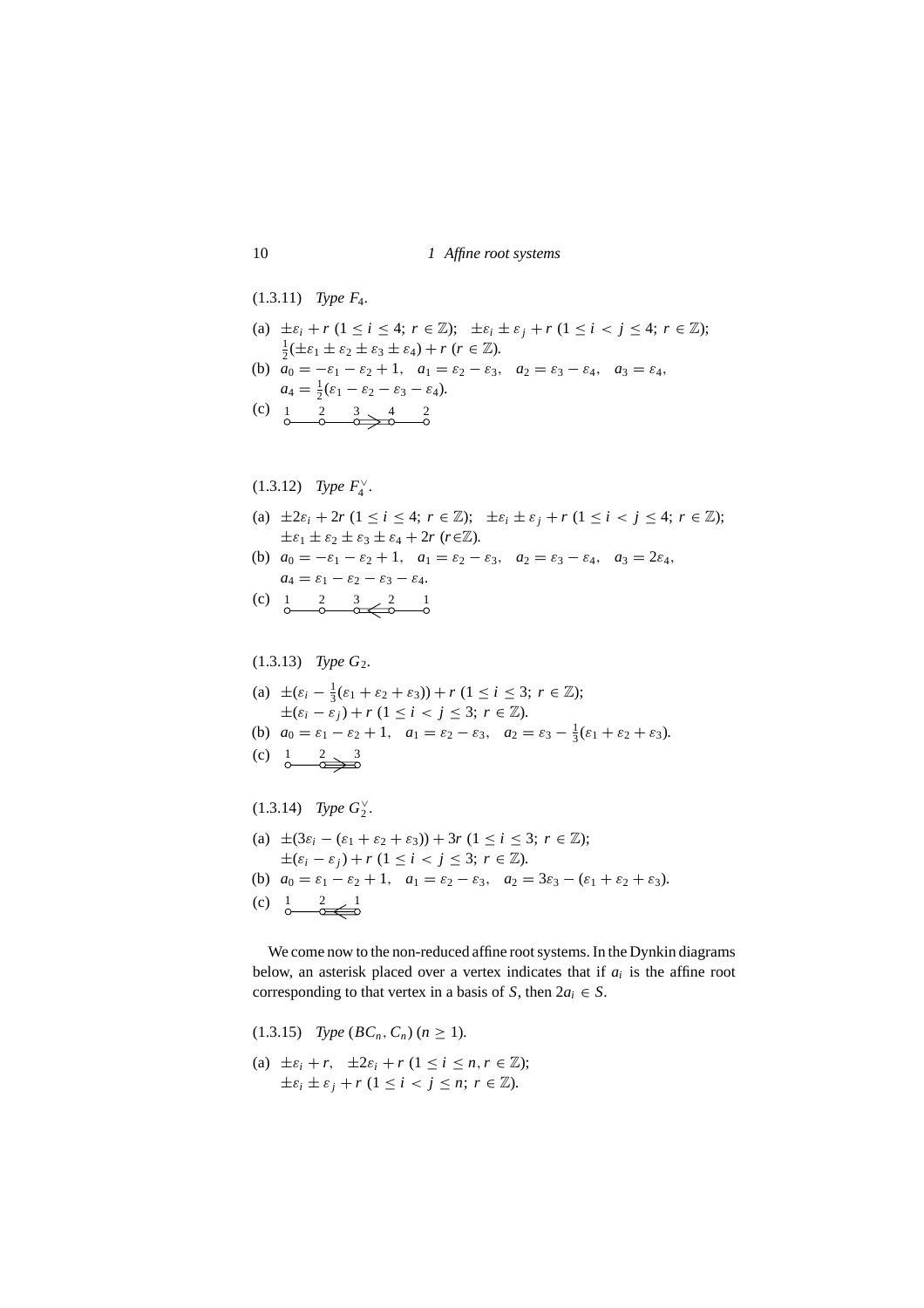(b) 
$$
a_0 = -2\varepsilon_1 + 1
$$
,  $a_i = \varepsilon_i - \varepsilon_{i+1} (1 \le i \le n - 1)$ ,  $a_n = \varepsilon_n$ .  
\n(c)  $\underset{1}{\underbrace{\Leftrightarrow}} \underset{2}{\underbrace{\Leftrightarrow}} \underset{1}{\underbrace{\Leftrightarrow}} \underset{2}{\underbrace{\Leftrightarrow}} \underset{2}{\underbrace{\Leftrightarrow}} \underset{2}{\underbrace{\Leftrightarrow}} \underset{2}{\underbrace{\Leftrightarrow}} \underset{2}{\underbrace{\Leftrightarrow}} \underset{2}{\underbrace{\Leftrightarrow}} \underset{2}{\underbrace{\Leftrightarrow}} \underset{2}{\underbrace{\Leftrightarrow}} \underset{2}{\underbrace{\Leftrightarrow}} \underset{2}{\underbrace{\Leftrightarrow}} \underset{2}{\underbrace{\Leftrightarrow}} \underset{2}{\underbrace{\Leftrightarrow}} \underset{2}{\underbrace{\Leftrightarrow}} \underset{2}{\underbrace{\Leftrightarrow}} \underset{2}{\underbrace{\Leftrightarrow}} \underset{2}{\underbrace{\Leftrightarrow}} \underset{2}{\underbrace{\Leftrightarrow}} \underset{2}{\underbrace{\Leftrightarrow}} \underset{2}{\underbrace{\Leftrightarrow}} \underset{2}{\underbrace{\Leftrightarrow}} \underset{2}{\underbrace{\Leftrightarrow}} \underset{2}{\underbrace{\Leftrightarrow}} \underset{2}{\underbrace{\Leftrightarrow}} \underset{2}{\underbrace{\Leftrightarrow}} \underset{2}{\underbrace{\Leftrightarrow}} \underset{2}{\underbrace{\Leftrightarrow}} \underset{2}{\underbrace{\Leftrightarrow}} \underset{2}{\underbrace{\Leftrightarrow}} \underset{2}{\underbrace{\Leftrightarrow}} \underset{2}{\underbrace{\Leftrightarrow}} \underset{2}{\underbrace{\Leftrightarrow}} \underset{2}{\underbrace{\Leftrightarrow}} \underset{2}{\underbrace{\Leftrightarrow}} \underset{2}{\underbrace{\Leftrightarrow}} \underset{2}{\underbrace{\Leftrightarrow}} \underset{2}{\underbrace{\Leftrightarrow}} \underset{2}{\underbrace{\Leftrightarrow}} \underset{2}{\underbrace{\Leftrightarrow}} \underset{2}{\underbrace{\Leftrightarrow}} \underset{2}{\underbrace{\Leftrightarrow}} \underset{2}{\underbrace{\Leftrightarrow}} \underset{2}{\underbrace{\Leftrightarrow}} \underset{2}{\underbrace{\Leftrightarrow$ 

$$
(1.3.16) \quad Type\ (C_n^{\vee}, BC_n)\ (n \geq 1).
$$

(a) 
$$
\pm \varepsilon_i + \frac{1}{2}r
$$
,  $\pm 2\varepsilon_i + 2r$   $(1 \le i \le n; r \in \mathbb{Z})$ ;  
 $\pm \varepsilon_i \pm \varepsilon_j + r$   $(1 \le i < j \le n; r \in \mathbb{Z})$ .

(b)  $a_0 = -\varepsilon_1 + \frac{1}{2}, \quad a_i = \varepsilon_i - \varepsilon_{i+1}, \quad a_n = \varepsilon_n.$ (c)  $*$ 1 1 1 1 1 1 1 1 1  $(n = 1)$   $(n \ge 2)$ …

 $(\text{1.3.17})$  *Type*  $(C_2, C_2^{\vee}), (B_n, B_n^{\vee})$   $(n \geq 3)$ *.* 

(a) 
$$
\pm \varepsilon_i + r
$$
,  $\pm 2\varepsilon_i + 2r$  ( $1 \le i \le n$ ;  $r \in \mathbb{Z}$ );  
\t $\pm \varepsilon_i \pm \varepsilon_j + r$  ( $1 \le i < j \le n$ ;  $r \in \mathbb{Z}$ ).

(b)  $a_0 = -\varepsilon_1 - \varepsilon_2 + 1$ ,  $a_i = \varepsilon_i - \varepsilon_{i+1}$  ( $1 \le i \le n-1$ );  $a_n = \varepsilon_n$ .

(c)



$$
(1.3.18) \quad Type\ (C_n^{\vee}, C_n)\ (n \geq 1).
$$

(a) 
$$
\pm \varepsilon_i + \frac{1}{2}r
$$
,  $\pm 2\varepsilon_i + r$   $(1 \le i \le n; r \in \mathbb{Z})$ ;  
 $\pm \varepsilon_i \pm \varepsilon_j + r$   $(1 \le i < j \le n; r \in \mathbb{Z})$ .

(b) 
$$
a_0 = -\varepsilon_1 + \frac{1}{2}
$$
,  $a_i = \varepsilon_i - \varepsilon_{i+1} (1 \le i \le n-1)$ ,  $a_n = \varepsilon_n$ .

(c) \* \* \* \* 11 11 1 1 11 (*n*  1) (*n*  2) …

For each irreducible affine root system *S*, let  $o(S)$  denote the number of  $W<sub>S</sub>$  orbits in *S*. If *S* is reduced, the list above shows that  $o(S) \leq 3$ , and that  $o(S) = 3$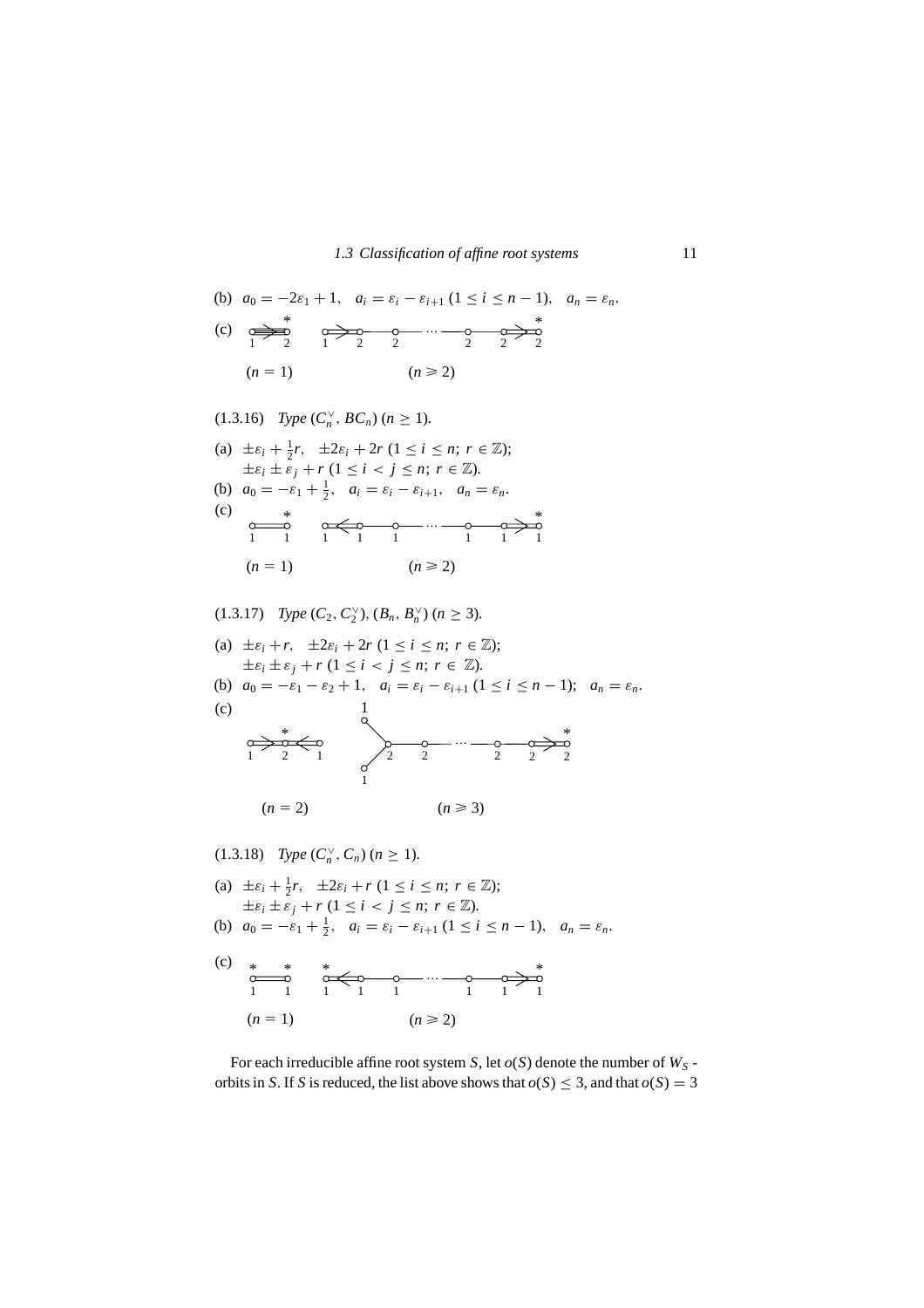only when *S* is of type  $C_n$ ,  $C_n^{\vee}$  or  $BC_n$  ( $n \ge 2$ ). If *S* is not reduced, the maximum value of  $o(S)$  is 5, and is attained only when *S* is of type  $(C_n^{\vee}, C_n)$  ( $n \ge 2$ ). The five orbits are  $O_1, \ldots, O_5$  where, in the notation of (1.3.18) above,

 $O_1 = {\pm \varepsilon_i + r : 1 \le i \le n, r \in \mathbb{Z}}$ ,  $O_2 = 2O_1$ ,  $O_3 = O_1 + \frac{1}{2}$ ,  $O_4 = 2O_3 = O_2 + 1$ ,  $O_5 = {\pm \varepsilon_i \pm \varepsilon_j + r : 1 \le i \le j \le n, r \in \mathbb{Z}}.$ 

Finally, the list above shows that all the non-reduced irreducible affine root systems of rank *n* are subsystems of (1.3.18), obtained by deleting one or more of the  $W_S$ -orbits; and so are the "classical" root systems  $(1.3.2)$ – $(1.3.7)$ .

#### **1.4 Duality**

In later chapters, in order to formulate conveniently certain dualities, we shall need to consider not one but a pair (*S*, *S* ) of irreducible affine root systems, together with a pair  $(R, R')$  of finite root systems and a pair  $(L, L')$  of lattices in  $V$ .

Let *R* be a reduced finite irreducible root system in *V*, and let *P* (resp.  $P^{\vee}$ ) denote the weight lattice of *R* (resp.  $R^{\vee}$ ), and *Q* (resp.  $Q^{\vee}$ ) the root lattice of *R* (resp.  $R^{\vee}$ ). Fix a basis  $(\alpha_i)_{i \in I_0}$  of *R*, and let  $\varphi$  be the highest root of *R* relative to this basis. In (1.4.1) and (1.4.2) below we shall assume that the scalar product on *V* is normalized so that  $|\varphi|^2 = 2$  and therefore  $\varphi^{\vee} = \varphi$ . (This conflicts with standard usage, as in  $\S$  1.3, only when *R* is of type  $C_n$  (1.3.4).)

The pairs  $(S, S')$ ,  $(R, R')$ ,  $(L, L')$  to be considered are the following:

 $(S = S(R), S' = S(R^{\vee}); R' = R^{\vee}; L = P, L' = P^{\vee}.$ 

Then *S* (resp. *S'*) has a basis  $(a_i)_{i \in I}$  (resp.  $(a'_i)_{i \in I}$ ) where  $a_i = \alpha_i$  ( $i \neq 0$ ),  $a_0 =$  $-\varphi + c$ ;  $a'_i = \alpha_i^{\vee}$  ( $i \neq 0$ ),  $a'_0 = -\psi^{\vee} + c$ , where  $\psi$  is the highest *short* root of *R*.

$$
(1.4.2) \tS = S' = S(R)^{\vee}; \tR' = R; \tL = L' = P^{\vee}.
$$

Then  $S = S'$  has a basis  $(a_i)_{i \in I} = (a'_i)_{i \in I}$ , where  $a_i = a'_i = \alpha_i^{\vee}$  if  $i \neq 0$ , and  $a_0 = a'_0 = -\varphi + c.$ 

(1.4.3) *S* = *S'* is of type  $(C_n^{\vee}, C_n)$ ;  $R = R'$  is of type  $C_n$ ;  $L = L' = Q^{\vee}$ . We shall assume that *S* is as given in (1.3.18), so that  $a_i = \alpha_i = \varepsilon_i - \varepsilon_{i+1}$  (1 ≤ *i* ≤  $n-1$ ) and  $\alpha_n = 2a_n = 2\varepsilon_n$ , and  $L = \mathbb{Z}^n$ .

For each  $\alpha \in R$ , let  $\alpha' (= \alpha \text{ or } \alpha^{\vee})$  be the corresponding element of  $R'$ . Then  $\langle \lambda', \alpha \rangle$  and  $\langle \lambda, \alpha' \rangle$  are integers, for all  $\lambda \in L$ ,  $\lambda' \in L'$  and  $\alpha \in R$ .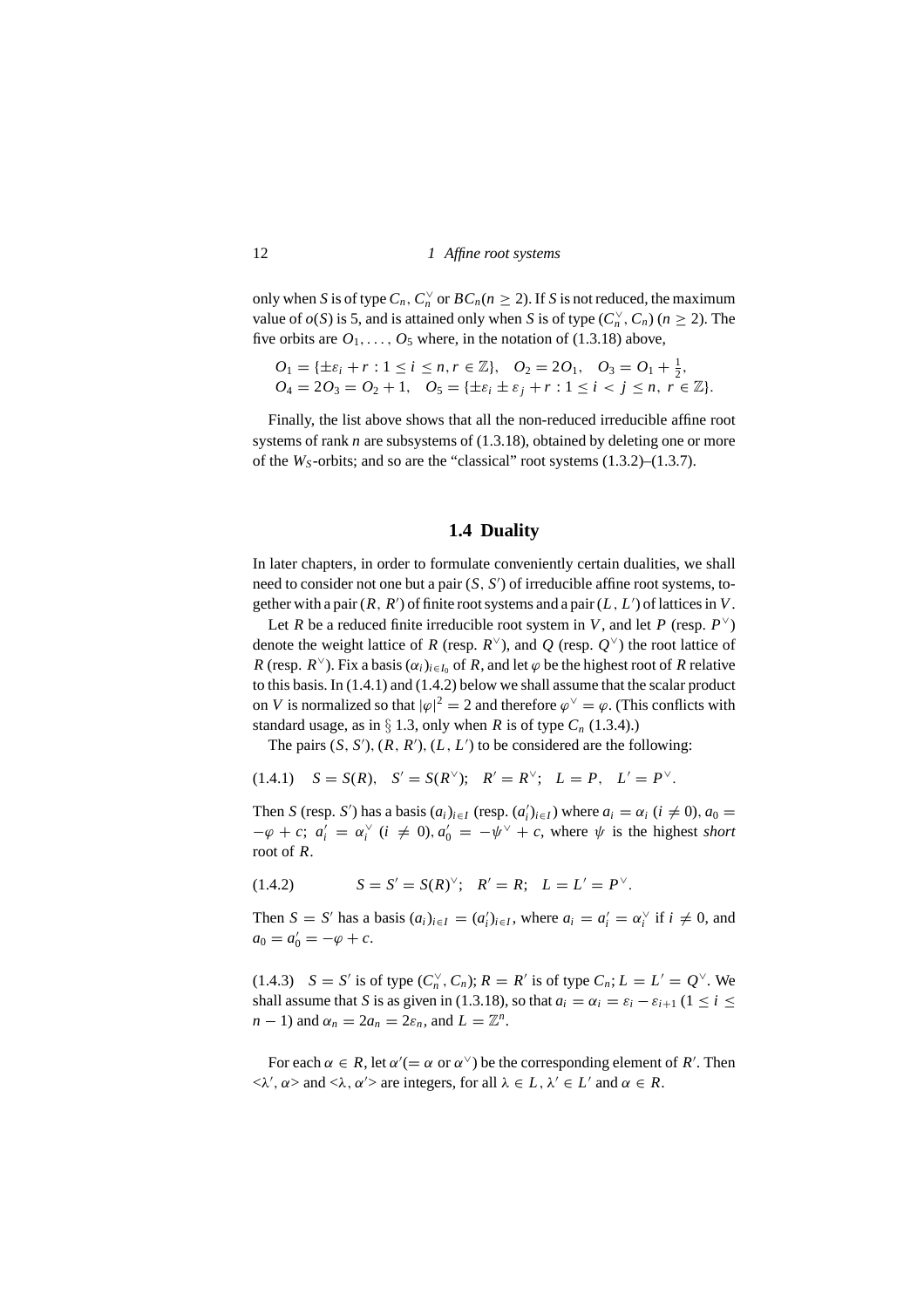*1.4 Duality* 13

In each case let

$$
(1.4.4) \t\t \Omega' = L'/Q^{\vee},
$$

a finite abelian group. Also let

$$
\langle L, L' \rangle = \{ \langle \lambda, \lambda' \rangle : \lambda \in L, \lambda' \in L' \}.
$$

Then we have

$$
(1.4.5) \qquad \qquad =e^{-1}\mathbb{Z}
$$

where *e* is the exponent of  $\Omega'$ , except in case (1.4.2) when *R* is of type  $B_n$  or  $C_{2n}$ , in which case  $e = 1$ .

Anticipating Chapter 2, let  $W = W(R, L')$  be the group of displacements of *V* generated by the Weyl group  $W_0$  of *R* and the translations  $t(\lambda')$ ,  $\lambda' \in L'$ , so that *W* is the semidirect product of  $W_0$  and  $t(L')$ :

(1.4.6) 
$$
W = W(R, L') = W_0 \ltimes t(L').
$$

Dually, let

(1.4.6') 
$$
W' = W(R', L) = W_0 \ltimes t(L).
$$

By transposition, both *W* and *W* act on *F*.

(1.4.7) *W permutes Sand W permutes S .*

This follows from the fact, remarked above, that  $\langle \lambda', \alpha \rangle$  and  $\langle \lambda, \alpha' \rangle$  are integers, for all  $\lambda \in L$ ,  $\lambda' \in L'$  and  $\alpha \in R$ .

Now let

$$
\Lambda = L \oplus \mathbb{Z}c_0
$$

where  $c_0 = e^{-1}c$ . We shall regard elements of  $\Lambda$  as functions on *V*: if  $f \in \Lambda$ , say  $f = \lambda + rc_0$  where  $\lambda \in L$  and  $r \in \mathbb{Z}$ , then

$$
f(x) = \langle \lambda, x \rangle + e^{-1}r
$$

for  $x \in V$ . Then  $\Lambda$  is a lattice in *F*.

 $(1.4.9)$   $\Lambda$  *is stable under the action of W.*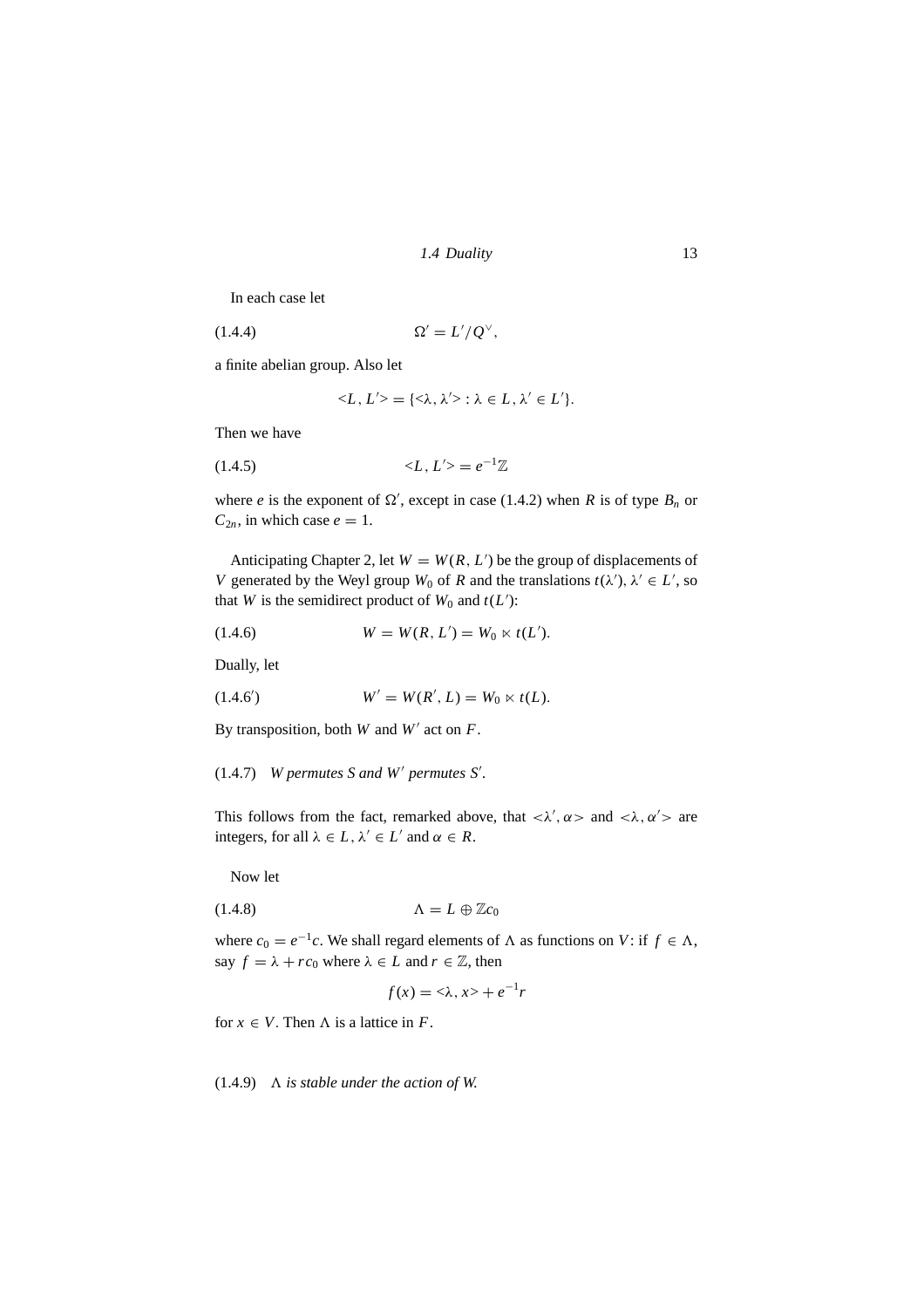*Proof* Let  $w \in W$ , say  $w = vt(\lambda')$  where  $v \in W_0$  and  $\lambda' \in L'$ . If  $f =$  $\lambda + r c_0 \in \Lambda$  and  $x \in V$ , we have

$$
wf(x) = f(w^{-1}x) = f(v^{-1}x - \lambda')
$$
  
=  $\langle \lambda, v^{-1}x - \lambda' \rangle + e^{-1}r$   
=  $\langle v\lambda, x \rangle + e^{-1}r - \langle \lambda, \lambda' \rangle$ 

so that

$$
wf = v\lambda + (r - e < \lambda, \lambda' > )c_0
$$

is in  $\Lambda$ , since  $e < \lambda$ ,  $\lambda' > \epsilon \mathbb{Z}$  by (1.4.5).

#### **1.5 Labels**

Let *S* be an irreducible affine root system as in  $\S1.4$  and let  $W = W(R, L')$ . A *W*-*labelling k* of *S* is a mapping  $k : S \to \mathbb{R}$  such that  $k(a) = k(b)$  if *a*, *b* are in the same *W*-orbit in *S*.

If  $S = S(R)$  where *R* is simply-laced (types *A*, *D*, *E*), all the labels  $k(a)$ are equal. If  $S = S(R)$  or  $S(R)^{\vee}$  where  $R \neq R^{\vee}$ , there are at most two labels, one for short roots and one for long roots. Finally, if *S* is of type  $(C_n^{\vee}, C_n)$  as in (1.4.3), there are five *W*-orbits  $O_1, \ldots, O_5$  in *S*, as observed in §1.3, and correspondingly five labels  $k_1$ ,...,  $k_5$ , where  $k_i = k(a)$  for  $a \in O_i$ .

Given a labelling *k* of *S* as above, we define a *dual labelling k'* of *S'*, as follows:

- (a) if  $S = S(R)$ ,  $S' = S(R^{\vee})$  (1.4.1) and  $a' = \alpha^{\vee} + rc \in S'$ , then  $k'(a') = k(\alpha + rc).$
- (b) If  $S = S' = S(R)^{\vee}$  (1.4.2), then  $k' = k$ .
- (c) If  $S = S'$  is of type  $(C_n^{\vee}, C_n)$  (1.4.3), the dual labels  $k'_i$  (1  $\le i \le 5$ ) are defined by

(1.5.1)  
\n
$$
k'_1 = \frac{1}{2}(k_1 + k_2 + k_3 + k_4),
$$
\n
$$
k'_2 = \frac{1}{2}(k_1 + k_2 - k_3 - k_4),
$$
\n
$$
k'_3 = \frac{1}{2}(k_1 - k_2 + k_3 - k_4),
$$
\n
$$
k'_4 = \frac{1}{2}(k_1 - k_2 - k_3 + k_4),
$$
\n
$$
k'_5 = k_5,
$$

and  $k'(a) = k'_i$  if  $a \in O_i$ .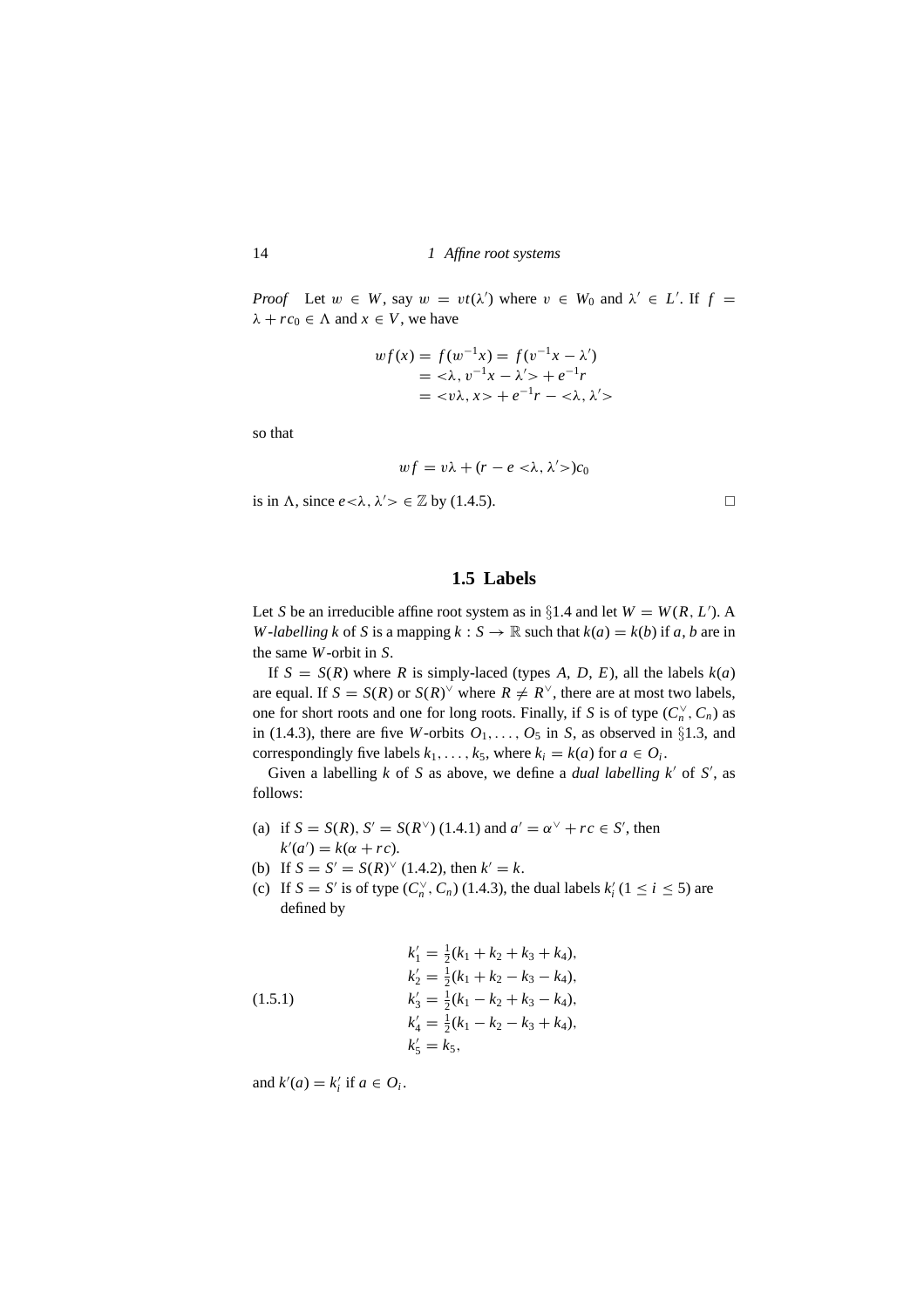*1.5 Labels* 15

In all cases let

(1.5.2)  
\n
$$
\rho_{k'} = \frac{1}{2} \sum_{\alpha \in R^+} k'(\alpha^{\vee}) \alpha,
$$
\n
$$
\rho'_{k} = \frac{1}{2} \sum_{\alpha \in R^+} k(\alpha^{\vee}) \alpha'.
$$

where  $R^+$  is the set of positive roots of *R* determined by the basis ( $\alpha_i$ ). Explicitly, when  $S = S(R)$  (1.4.1) we have

$$
\rho_{k'} = \frac{1}{2} \sum_{\alpha \in R^+} k(\alpha) \alpha,
$$
  

$$
\rho'_{k} = \frac{1}{2} \sum_{\alpha \in R^+} k(\alpha) \alpha^{\vee};
$$

when  $S = S(R)^{\vee}$  (1.4.2) we have

$$
\rho_{k'}=\rho'_{k}=\frac{1}{2}\sum_{\alpha\in R^{+}}k(\alpha^{\vee})\alpha;
$$

and when *S* is of type  $(C_n^{\vee}, C_n)$  (1.4.3), so that *R* is of type  $C_n$ ,

$$
\rho_{k'} = \sum_{i=1}^{n} (k'_1 + (n - i)k_5)\varepsilon_i,
$$
  

$$
\rho'_{k} = \sum_{i=1}^{n} (k_1 + (n - i)k_5)\varepsilon_i.
$$

For each  $w \in W_0$ , we have

(1.5.3)  

$$
w^{-1}\rho'_k = \frac{1}{2} \sum_{\alpha \in R^+} \sigma(w\alpha)k(\alpha^{\prime\vee})\alpha',
$$

$$
w^{-1}\rho_{k'} = \frac{1}{2} \sum_{\alpha \in R^+} \sigma(w\alpha)k'(\alpha^{\vee})\alpha,
$$

where  $\sigma(w\alpha) = +1$  or  $-1$  according as  $w\alpha \in R^+$  or  $R^-$ . In particular, if  $i \in I$ ,  $i \neq 0$  we have

(1.5.4)  

$$
s_i \rho'_k = \rho'_k - k(\alpha_i^{\vee})\alpha'_i,
$$

$$
s_i \rho_{k'} = \rho_{k'} - k'(\alpha_i^{\vee})\alpha_i.
$$

(1.5.5) If the labels  $k(\alpha_i^{\vee\vee})$ ,  $k'(\alpha_i^{\vee})$  are all nonzero, then  $\rho'_k$  and  $\rho_{k'}$  are fixed *only by the identity element of*  $W_0$ *.*  $\Box$